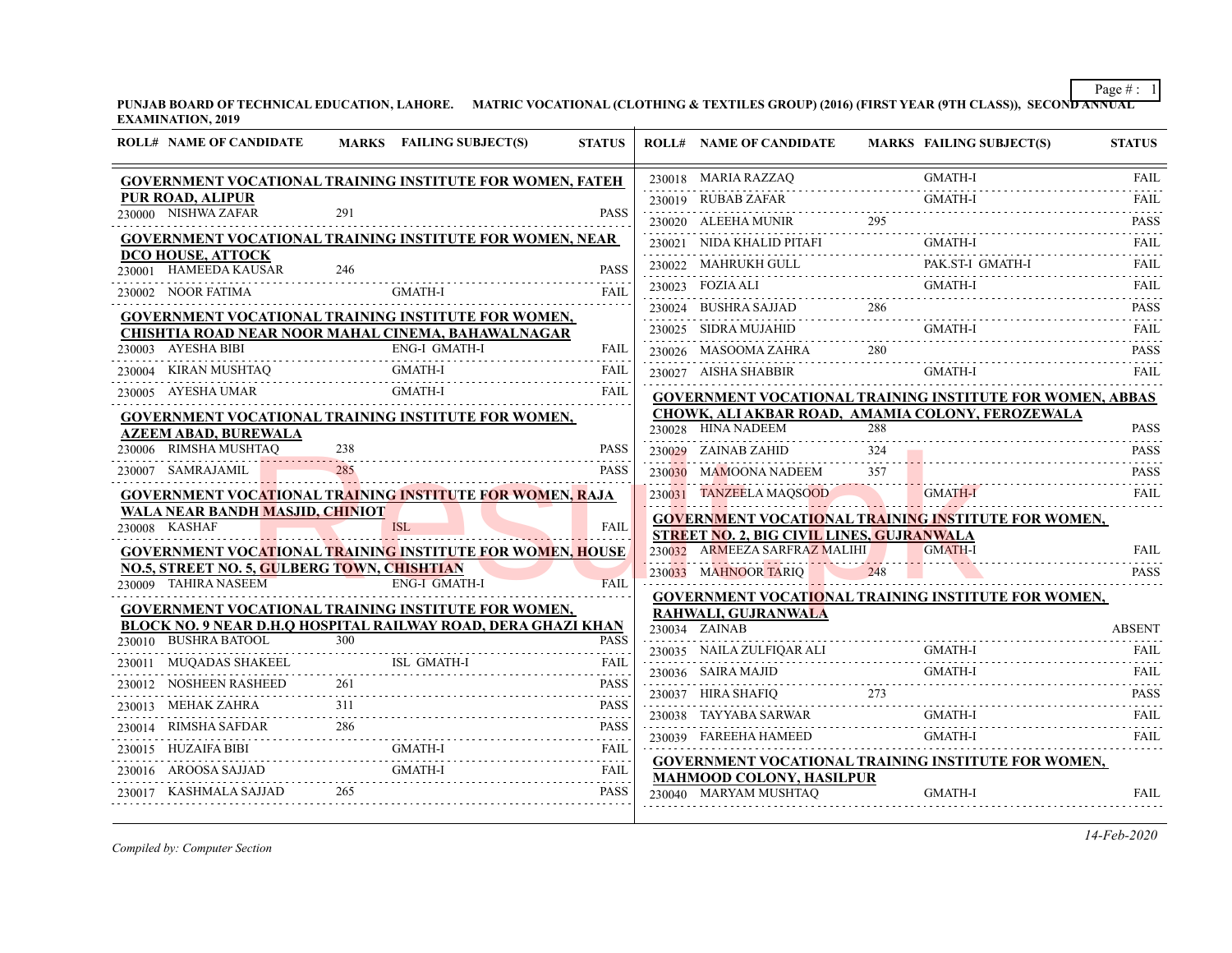**PUNJAB BOARD OF TECHNICAL EDUCATION, LAHORE. MATRIC VOCATIONAL (CLOTHING & TEXTILES GROUP) (2016) (FIRST YEAR (9TH CLASS)), SECOND ANNUAL EXAMINATION, 2019**

|        | <b>ROLL# NAME OF CANDIDATE</b>                              |     | <b>MARKS</b> FAILING SUBJECT(S)                                  | <b>STATUS</b>             |                 | <b>ROLL# NAME OF CANDIDATE</b>                  |                               | MARKS FAILING SUBJECT(S)                                         | <b>STATUS</b> |
|--------|-------------------------------------------------------------|-----|------------------------------------------------------------------|---------------------------|-----------------|-------------------------------------------------|-------------------------------|------------------------------------------------------------------|---------------|
|        | 230041 SABA NOOR                                            |     |                                                                  | <b>ABSENT</b>             |                 |                                                 |                               | GOVERNMENT VOCATIONAL TRAINING INSTITUTE FOR WOMEN,              |               |
|        | 230042 NOREEN FATIMA                                        |     |                                                                  | <b>PASS</b>               |                 | <b>SATTELITE TOWN, JHANG</b>                    |                               |                                                                  |               |
|        | 230043 RABIA YASMEEN                                        | 294 |                                                                  | <b>PASS</b>               |                 | 230066 ALIAH RAFEEO                             |                               | GMATH-I                                                          | <b>FAIL</b>   |
|        |                                                             |     | 230044 KISHWER ANWAR GMATH-I FAIL FAIL                           |                           |                 | 230067 ALIA                                     | 238                           |                                                                  | <b>PASS</b>   |
|        | 230045 AMNA RIAZ                                            |     | $\overline{AZ}$ 278 PASS                                         |                           |                 |                                                 |                               | <b>GOVERNMENT VOCATIONAL TRAINING INSTITUTE FOR WOMEN, JHANG</b> |               |
|        |                                                             |     | 230046 NAGINA BIBI 297 PASS                                      | <b>PASS</b>               |                 | <b>ROAD, KABIRWALA</b><br>230068 SANIA MOHSIN   | 322                           |                                                                  | <b>PASS</b>   |
|        | 230047 AMNA RIAZ 318                                        |     |                                                                  | <b>PASS</b>               |                 | 230069 MEHREEN BIBI                             | 338                           |                                                                  | <b>PASS</b>   |
|        |                                                             |     | <b>GOVERNMENT VOCATIONAL TRAINING INSTITUTE FOR WOMEN,</b>       |                           |                 | 230070 SAMREEN ISHFAQ                           | 313                           |                                                                  | <b>PASS</b>   |
|        | <b>BI-PASS ROAD KHUSA COLONY, JAMPUR</b><br>230048 MAH NOOR | 321 |                                                                  | <b>PASS</b>               |                 | 230071 SHAZIA PARVEEN                           | 359                           |                                                                  | <b>PASS</b>   |
|        |                                                             |     |                                                                  |                           |                 | 230072 GULSHAN ZAFAR                            |                               | ENG-I GMATH-I                                                    | <b>FAIL</b>   |
|        |                                                             |     | 230049 AKHTARI BIBI 307 PASS                                     |                           |                 |                                                 |                               | TCF HIGHER SECONDARY SCHOOL FOR GIRLS, THATTHA GURMANI,          |               |
|        |                                                             |     | 230050 MISHAL MUREED EPD&DES(TH) FAIL<br>230051 HAJRA KHALIL 303 | <b>PASS</b>               | <b>KOT ADDU</b> |                                                 |                               |                                                                  |               |
|        |                                                             |     |                                                                  |                           |                 | 230073 FARZANA RAMZAN                           |                               | ENG-I                                                            | <b>FAIL</b>   |
|        | RAILWAY ROAD, JAND                                          |     | GOVERNMENT VOCATIONAL TRAINING INSTITUTE FOR WOMEN,              |                           |                 | $230074$ MAHA AZIZ                              | 314                           |                                                                  | <b>PASS</b>   |
|        | 230052 SYEDA SORRIYA BOKHARI GMATH-I                        |     |                                                                  | FAIL                      |                 | 230075 JAVERIA LATIF 293                        |                               |                                                                  | <b>PASS</b>   |
|        | 230053 BIBI SAMINA                                          |     | ENG-I GMATH-I                                                    | FAIL                      |                 | 230076 NIDA AKBAR                               | 322                           |                                                                  | <b>PASS</b>   |
|        | 230054 JAVERIA MAJEED                                       |     |                                                                  | <u>.</u><br><b>ABSENT</b> |                 | 230077 IZZA FATIMA                              | and the state of the state of | <b>GMATH-I</b>                                                   | <b>FAIL</b>   |
|        |                                                             |     | <b>TCF HIGHER SECONDARY SCHOOL FOR GIRLS, 378/GB JARANWALA,</b>  |                           |                 |                                                 |                               | <b>GOVERNMENT VOCATIONAL TRAINING INSTITUTE FOR WOMEN, DEV</b>   |               |
|        | <b>JARANWALA</b>                                            |     |                                                                  |                           |                 | <b>SMAJ ROAD, LAHORE</b><br>230078 FIZZA KHALID |                               | <b>GMATH-I</b>                                                   | <b>FAIL</b>   |
|        |                                                             |     | 230055 FIZAH BAHNI 289 PASS                                      |                           |                 | 230079 MAHAM NASIR                              |                               | GMATH-I                                                          | <b>FAIL</b>   |
|        |                                                             |     | 230056 AYESHA HAROON ENG-I GMATH-I                               | <b>FAIL</b>               |                 |                                                 |                               | GOVERNMENT VOCATIONAL TRAINING INSTITUTE FOR WOMEN,              |               |
|        |                                                             |     | 230057 AMNA BIBI ENG-I GMATH-I FAIL                              |                           |                 |                                                 |                               | ZARAR SHAHEED ROAD, OLD OFFICER COLONY, LAHORE CANTT,            |               |
|        | 230058 AQSA JAFER 297                                       |     |                                                                  | <b>PASS</b>               | <b>LAHORE</b>   |                                                 |                               |                                                                  |               |
|        |                                                             | 271 |                                                                  | <b>PASS</b>               |                 | 230080 NIMRA SHAFIQ                             |                               | ENG-I                                                            | <b>FAIL</b>   |
|        | 230060 MARIA MANZOOR                                        |     | GMATH-I                                                          | FAIL                      |                 |                                                 |                               | GOVERNMENT VOCATIONAL TRAINING INSTITUTE FOR WOMEN,              |               |
|        | 230061 KIRAN SHAZADI ABBAS                                  |     |                                                                  | <b>PASS</b>               |                 | <b>BAGHBANPURA, LAHORE</b><br>230081 ARIBA ASIF |                               | GMATH-I                                                          | FAIL          |
|        |                                                             |     | 230062 KIRAN SHAZADI 281 PASS                                    | PASS                      |                 | 230082 SABA ASHRAF                              |                               |                                                                  | <b>ABSENT</b> |
| 230063 | $SANIA ZUBAIR \hspace{1.5cm} 260$                           |     | PASS                                                             |                           |                 |                                                 |                               | TCF HIGHER SECONDARY SCHOOL FOR GIRLS, RORANWALA (LODHER)        |               |
|        |                                                             |     | 230064 MOZIMA RANI ENG-I FAIL FAIL                               |                           |                 | <b>BADIAN ROAD,, LAHORE</b>                     |                               |                                                                  |               |
|        | 230065 RASOOLAN BIBI                                        |     | RASOOLAN BIBI ENG-I FAIL                                         | FAIL                      |                 | 230083 TAYYABA                                  | 302                           |                                                                  | <b>PASS</b>   |

*Compiled by: Computer Section*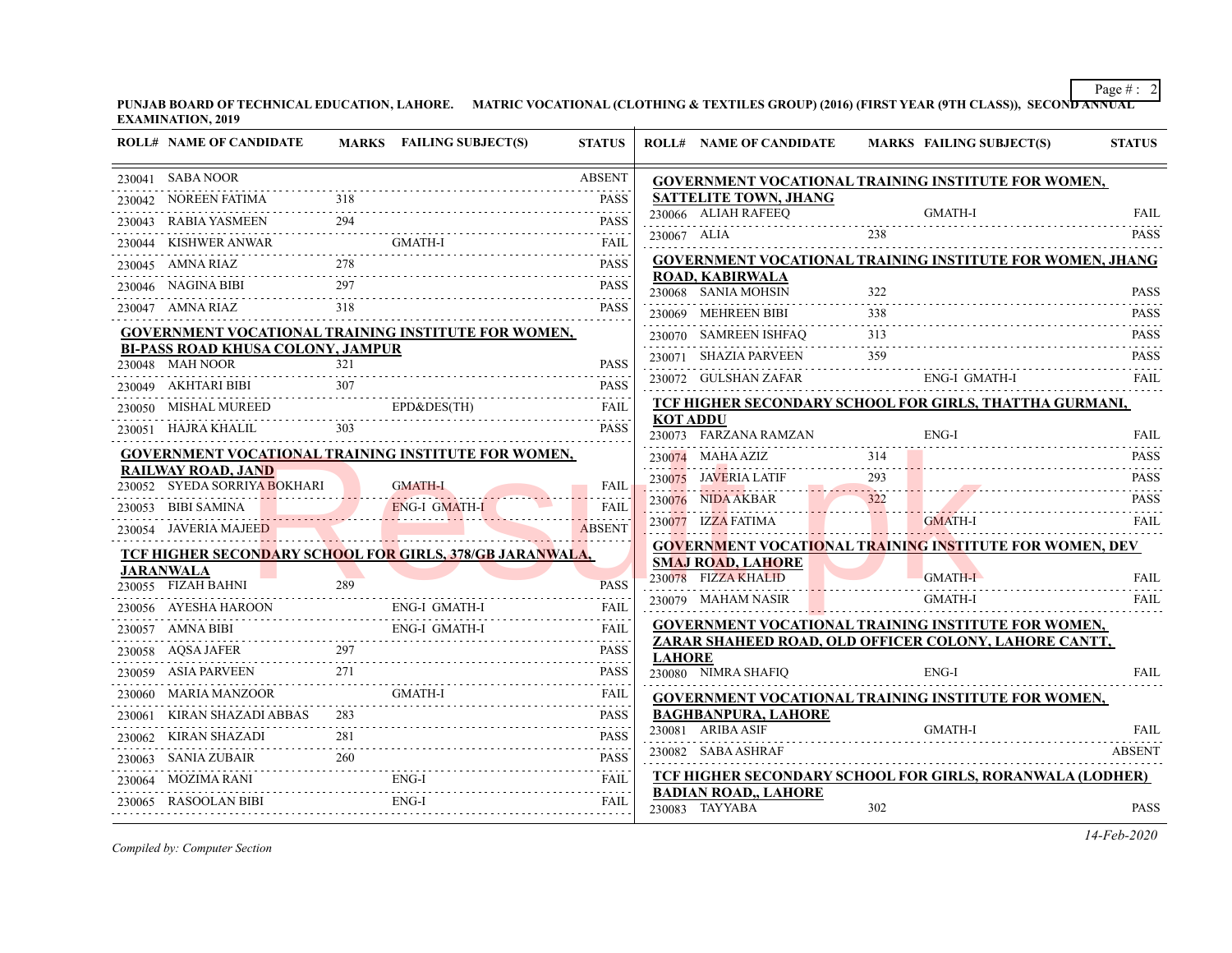**PUNJAB BOARD OF TECHNICAL EDUCATION, LAHORE. MATRIC VOCATIONAL (CLOTHING & TEXTILES GROUP) (2016) (FIRST YEAR (9TH CLASS)), SECOND ANNUAL EXAMINATION, 2019**

|             | <b>ROLL# NAME OF CANDIDATE</b>                    |                        | MARKS FAILING SUBJECT(S)                                                                                                                                                                                                                                                                                                                                                                                                                                                                                | <b>STATUS</b>                    |        | <b>ROLL# NAME OF CANDIDATE</b>                                                                |     | <b>MARKS FAILING SUBJECT(S)</b> | <b>STATUS</b>       |
|-------------|---------------------------------------------------|------------------------|---------------------------------------------------------------------------------------------------------------------------------------------------------------------------------------------------------------------------------------------------------------------------------------------------------------------------------------------------------------------------------------------------------------------------------------------------------------------------------------------------------|----------------------------------|--------|-----------------------------------------------------------------------------------------------|-----|---------------------------------|---------------------|
|             | 230084 MUBARA                                     |                        |                                                                                                                                                                                                                                                                                                                                                                                                                                                                                                         | <b>PASS</b>                      |        | 230109 ATIFA ANJUM                                                                            | 255 |                                 | <b>PASS</b>         |
|             | 230085 LAIBA                                      |                        |                                                                                                                                                                                                                                                                                                                                                                                                                                                                                                         | <b>PASS</b>                      |        | 230110 RIMSHA RANI                                                                            | 266 |                                 | <b>PASS</b><br>.    |
|             | 230086 NADIA                                      | 302                    |                                                                                                                                                                                                                                                                                                                                                                                                                                                                                                         | <b>PASS</b>                      |        | 230111 BEENISH ASHRAF                                                                         |     | <b>GMATH-I</b>                  | <b>FAIL</b>         |
|             |                                                   |                        |                                                                                                                                                                                                                                                                                                                                                                                                                                                                                                         | <b>PASS</b>                      |        | GOVERNMENT VOCATIONAL TRAINING INSTITUTE FOR WOMEN,                                           |     |                                 |                     |
|             | 230088 HINA BIBI                                  | 330                    |                                                                                                                                                                                                                                                                                                                                                                                                                                                                                                         | .<br><b>PASS</b>                 |        | AL-HAYAT LODGE, PIRZADA COLONY BY PASS ROAD, MINCHINABAD<br>230112 RAZALA IQBAL               |     | <b>GMATH-I</b>                  | FAIL                |
|             | 230089 SUMIYA                                     | 306                    |                                                                                                                                                                                                                                                                                                                                                                                                                                                                                                         | <b>PASS</b>                      |        |                                                                                               |     | $L$ GMATH-I<br>GMATH-I          |                     |
| 230090 HIRA |                                                   |                        | 340 PASS                                                                                                                                                                                                                                                                                                                                                                                                                                                                                                |                                  |        | 230113 JAWERIA AMEEN                                                                          |     | <b>GMATH-I</b>                  | FAIL                |
|             | 230091 NABEELA                                    |                        | $\begin{minipage}{0.9\linewidth} \begin{tabular}{l} \multicolumn{2}{c}{} \textbf{232} \end{tabular} \end{minipage} \begin{minipage}{0.9\linewidth} \begin{tabular}{l} \textbf{233} \end{tabular} \end{minipage} \begin{minipage}{0.9\linewidth} \begin{tabular}{l} \textbf{233} \end{tabular} \end{minipage} \end{minipage} \begin{minipage}{0.9\linewidth} \begin{tabular}{l} \textbf{233} \end{tabular} \end{minipage} \end{minipage} \begin{minipage}{0.9\linewidth} \begin{tabular}{l} \textbf{233$ |                                  |        | 230114 RUBINA AMEER                                                                           |     |                                 | FAIL                |
|             | 230092 SANA RAFAQAT                               |                        | AT 331 PASS                                                                                                                                                                                                                                                                                                                                                                                                                                                                                             | <b>PASS</b>                      |        | 230115 ZAHEEN MUNIR 294 PASS                                                                  |     |                                 |                     |
|             |                                                   |                        | <b>GOVERNMENT VOCATIONAL TRAINING INSTITUTE FOR WOMEN,</b>                                                                                                                                                                                                                                                                                                                                                                                                                                              |                                  |        | 230116 FOZIA ASHRAF GMATH-I<br>230117 KASHIA                                                  |     |                                 | FAIL<br><b>PASS</b> |
|             | MOHALLA SHARIF PURA, WARD 1, LAYYAH               |                        |                                                                                                                                                                                                                                                                                                                                                                                                                                                                                                         |                                  |        |                                                                                               |     |                                 |                     |
|             | 230093 UMM-E-AIMAN                                | 291                    |                                                                                                                                                                                                                                                                                                                                                                                                                                                                                                         | <b>PASS</b>                      |        | <b>GOVERNMENT VOCATIONAL TRAINING INSTITUTE FOR WOMEN, QASIM</b><br><b>PUR COLONY, MULTAN</b> |     |                                 |                     |
|             | 230094     KASHMALA MUQADAS                       |                        | GMATH-I                                                                                                                                                                                                                                                                                                                                                                                                                                                                                                 | FAIL                             |        | 230118 SANA SHARIF                                                                            | 329 |                                 | <b>PASS</b>         |
|             | 230095 NAYAB KANWAL                               | <u> Andrew Maria (</u> | <b>GMATH-I</b>                                                                                                                                                                                                                                                                                                                                                                                                                                                                                          | <b>FAIL</b>                      |        | 230119 KASHFA NOREEN                                                                          |     | <b>GMATH-I</b>                  | FAIL                |
|             | 230096 AYESHA REHMAN                              |                        |                                                                                                                                                                                                                                                                                                                                                                                                                                                                                                         | <b>PASS</b><br><u>.</u>          | 230120 | BINISH MANZOOR 311                                                                            |     |                                 | <b>PASS</b>         |
|             | 230097 AQSA ASHRAF                                |                        | $\frac{282}{256}$                                                                                                                                                                                                                                                                                                                                                                                                                                                                                       | <b>PASS</b><br><u>aalisissis</u> | 230121 | <b>AMORZISH NADEEM</b>                                                                        |     | ISL GMATH-I                     | FAII.               |
|             | 230098 SHUGAFTA SAEED                             |                        | GMATH-I                                                                                                                                                                                                                                                                                                                                                                                                                                                                                                 | FAIL                             |        | 230122 ASMA ASLAM                                                                             | 306 |                                 | .<br><b>PASS</b>    |
|             |                                                   |                        | <b>GOVERNMENT VOCATIONAL TRAINING INSTITUTE FOR WOMEN, 87-A</b>                                                                                                                                                                                                                                                                                                                                                                                                                                         |                                  |        | 230123 MAHNOOR 326                                                                            |     |                                 | <b>PASS</b>         |
|             | <b>BANK ROAD, LIAQATPUR</b><br>230099 ASIMA IQBAL |                        |                                                                                                                                                                                                                                                                                                                                                                                                                                                                                                         | RL Fee                           |        | $230124$ SUMYYAASLAM $275$                                                                    |     |                                 | <b>PASS</b>         |
|             | 230100 MISHAL HAROON                              |                        |                                                                                                                                                                                                                                                                                                                                                                                                                                                                                                         | RL Fee                           |        | 230125 AYESHA ZAHID                                                                           | 331 |                                 | .<br><b>PASS</b>    |
| 230101      | TEHREEM NAEEM                                     |                        |                                                                                                                                                                                                                                                                                                                                                                                                                                                                                                         | RL Fee                           |        | 230126 MEHWISH MANZOOR 324                                                                    |     |                                 | <b>PASS</b>         |
|             | 230102 RIMSHA TARIQ                               |                        |                                                                                                                                                                                                                                                                                                                                                                                                                                                                                                         | RL Fee                           |        | 230127 IMAN AROOJ GMATH-I FAIL FAIL                                                           |     |                                 |                     |
|             | 230103 SAMINA KOUSAR                              |                        |                                                                                                                                                                                                                                                                                                                                                                                                                                                                                                         | RL Fee                           |        | 230128 SUNDAS NOOR                                                                            |     | GMATH-I                         | FAIL                |
|             | 230104 SAMRA FIAZ                                 |                        |                                                                                                                                                                                                                                                                                                                                                                                                                                                                                                         | RL Fee                           |        | 230129 SAIRA NASEEM                                                                           | 342 |                                 | <b>PASS</b>         |
| 230105      | <b>AMREEN NAZEER</b>                              |                        |                                                                                                                                                                                                                                                                                                                                                                                                                                                                                                         | RL Fee                           |        | <b>GOVERNMENT VOCATIONAL TRAINING INSTITUTE FOR WOMEN,</b>                                    |     |                                 |                     |
|             | 230106 AYESHA AKBAR                               |                        |                                                                                                                                                                                                                                                                                                                                                                                                                                                                                                         | RL Fee                           |        | MOHALLA JALIL ABAD, H.NO. 107/GA, QAMAR CHAKI WALI GALI, NEAR                                 |     |                                 |                     |
|             | 230107 ZAREENA KOUSAR                             |                        |                                                                                                                                                                                                                                                                                                                                                                                                                                                                                                         | RL Fee                           |        | DERA ADDA (NEW MULTAN), MULTAN<br>230130 MAHNOOR ALI                                          |     | GMATH-I                         | FAIL                |
|             |                                                   |                        | GOVERNMENT VOCATIONAL TRAINING INSTITUTE FOR WOMEN, NEAR                                                                                                                                                                                                                                                                                                                                                                                                                                                |                                  |        | <b>GOVERNMENT VOCATIONAL TRAINING INSTITUTE FOR WOMEN, RICH</b>                               |     |                                 |                     |
|             | AL-SHIFA HOSPITAL, MUNSHI MOH, MANDI BAHAUDDIN    |                        |                                                                                                                                                                                                                                                                                                                                                                                                                                                                                                         |                                  |        | <b>BELL ROAD KASHMIR POINT, MURREE</b>                                                        |     |                                 |                     |
|             | 230108 AQSA JABEEN                                | 244                    |                                                                                                                                                                                                                                                                                                                                                                                                                                                                                                         | <b>PASS</b>                      |        | 230131 AYESHA TABASSUM                                                                        |     | <b>GMATH-I</b>                  | FAIL                |

*Compiled by: Computer Section*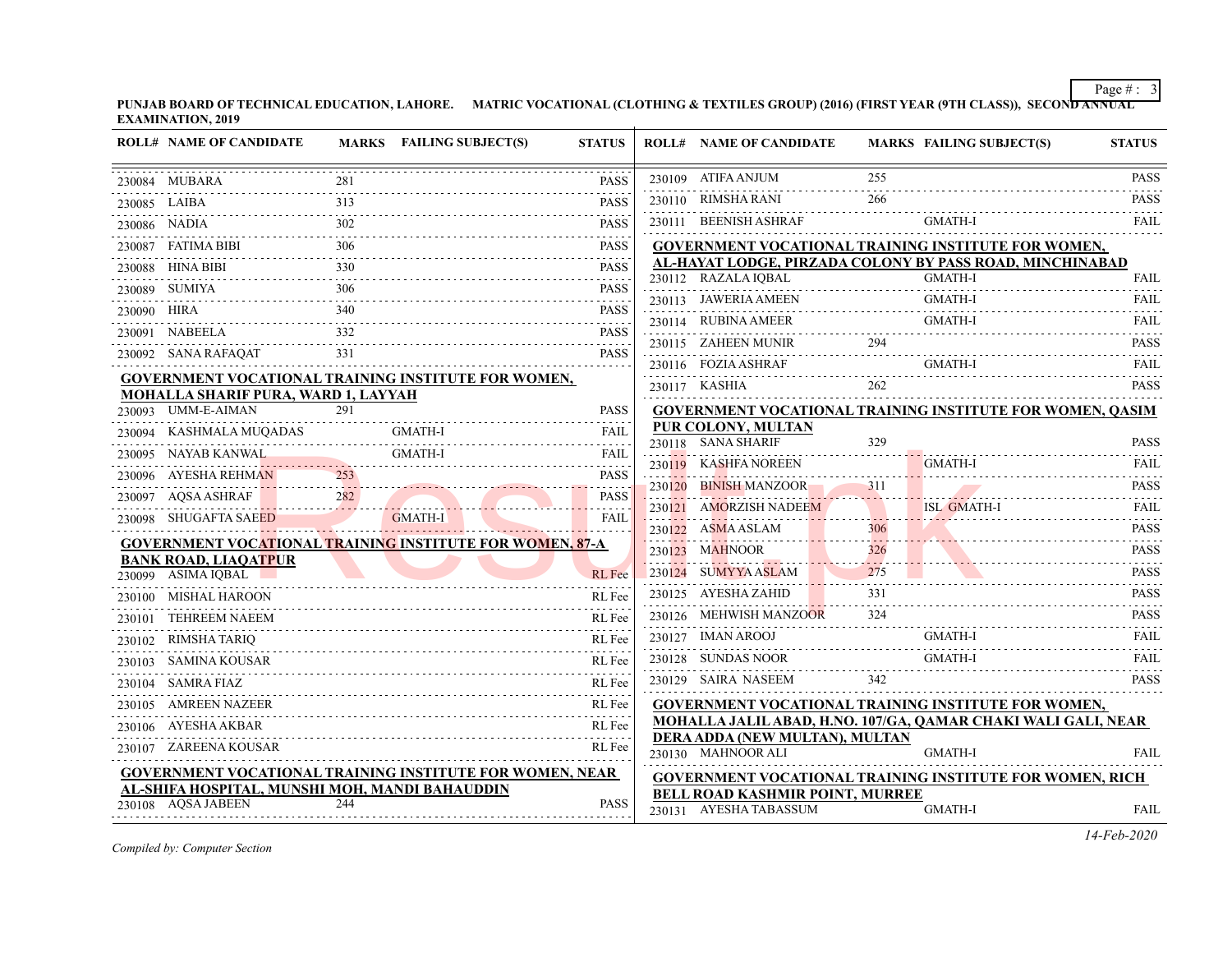**PUNJAB BOARD OF TECHNICAL EDUCATION, LAHORE. MATRIC VOCATIONAL (CLOTHING & TEXTILES GROUP) (2016) (FIRST YEAR (9TH CLASS)), SECOND ANNUAL EXAMINATION, 2019**

| 230155 KAINAT MUNAWAR<br>239<br>230132 MUQADAS FAROOQ<br>FAIL<br>289<br>230156 AROOSA ASLAM<br><b>GMATH-I</b><br>230133 AIMAN BIBI<br>$ENG-I$<br>230157 KAJAL AKRAM<br><b>GMATH-I</b><br>230134 SANA TAJ<br>FAIL<br>273<br>230158 TEHMINA SAFDAR<br>230135 HOORAIN NAVEED 320<br><b>PASS</b><br>230159 SANA SHABBIR<br>GMATH-I<br>230136 UROOJ ZIA<br>GMATH-I<br><b>FAIL</b><br>A          GMATH-I              FAIL<br><b>GMATH-I</b><br>230160 SABIKA IJAZ<br>230137 AREEBA JAVAID<br>266<br><b>PASS</b><br>ENG-I<br>230138 BANO BIBI<br><b>FAIL</b><br><b>GOVERNMENT VOCATIONAL TRAINING INSTITUTE FOR WOMEN, EID</b><br><b>GAH ROAD, RAHIM YAR KHAN</b><br><b>GOVERNMENT VOCATIONAL TRAINING INSTITUTE FOR WOMEN, NEAR</b><br>230161 ANILA NAWAZ<br>217<br>FAISAL STADIUM, DERA GHAZI KHAN ROAD, MUZAFFARGARH<br>230162 HUMAIRA TAYYAB<br>328<br>230139 AMNA AFZAL<br><b>PASS</b><br>ISL GMATH-I<br>230163 KHADIJA RAFIQUE<br>230140 MUBEEN FATIMA 336<br><b>PASS</b><br>230164 MAHNOOR AKBAR<br>230141 HIJAB ZAHRA<br><b>GMATH-I</b><br>FAII.<br>230165 NIDA ASLAM 260<br><b>GMATH-I</b><br>230142 ZUBAIDA KHANUM<br>FAIL<br>ISL GMATH-I<br>230166 IRUM SHEHNAZ<br>$ENG-I$<br>230143 JAVARIA BIBI<br>VARIA BIBI ENG-I<br><b>FAIL</b><br>GOVERNMENT VOCATIONAL TRAINING INSTITUTE FOR WOMEN,<br><b>GOVERNMENT VOCATIONAL TRAINING INSTITUTE FOR WOMEN,</b><br>RAWALPINDI CANTT, RAWALPINDI<br>MOHALLA SHEIKHIAN, NEAR MASJID SHEIKHIAN, NANKANA SAHIB<br>230167 SYEDA HIRA ZAINAB<br><b>GMATH-I</b><br>GMATH-I<br>230144 FIZA KOMAL<br>FAIL<br>230168 SYEDA UZMA BIBI<br>273<br>230145 TEHMINA ZULFIQAR<br>GMATH-I<br>FAII<br><b>GOVERNMENT VOCATIONAL TRAINING INSTITUTE FOR WOMEN, MAIN</b><br>GOVERNMENT VOCATIONAL TRAINING INSTITUTE FOR WOMEN,<br><b>ROAD RUSTAM COLONY, SADIOABAD</b><br><b>NAUSHERA VIRKAN</b><br>230169 NOOR JAHAN<br>230146 IRFA RANI<br>308<br><b>PASS</b> | <b>PASS</b><br><b>PASS</b><br><b>FAIL</b><br><b>PASS</b><br>FAIL<br>FAIL<br><b>PASS</b><br><b>ABSENT</b><br><b>FAIL</b><br><b>PASS</b> |
|-------------------------------------------------------------------------------------------------------------------------------------------------------------------------------------------------------------------------------------------------------------------------------------------------------------------------------------------------------------------------------------------------------------------------------------------------------------------------------------------------------------------------------------------------------------------------------------------------------------------------------------------------------------------------------------------------------------------------------------------------------------------------------------------------------------------------------------------------------------------------------------------------------------------------------------------------------------------------------------------------------------------------------------------------------------------------------------------------------------------------------------------------------------------------------------------------------------------------------------------------------------------------------------------------------------------------------------------------------------------------------------------------------------------------------------------------------------------------------------------------------------------------------------------------------------------------------------------------------------------------------------------------------------------------------------------------------------------------------------------------------------------------------------------------------------------------------------------------------------------------------------------|----------------------------------------------------------------------------------------------------------------------------------------|
|                                                                                                                                                                                                                                                                                                                                                                                                                                                                                                                                                                                                                                                                                                                                                                                                                                                                                                                                                                                                                                                                                                                                                                                                                                                                                                                                                                                                                                                                                                                                                                                                                                                                                                                                                                                                                                                                                           |                                                                                                                                        |
|                                                                                                                                                                                                                                                                                                                                                                                                                                                                                                                                                                                                                                                                                                                                                                                                                                                                                                                                                                                                                                                                                                                                                                                                                                                                                                                                                                                                                                                                                                                                                                                                                                                                                                                                                                                                                                                                                           |                                                                                                                                        |
|                                                                                                                                                                                                                                                                                                                                                                                                                                                                                                                                                                                                                                                                                                                                                                                                                                                                                                                                                                                                                                                                                                                                                                                                                                                                                                                                                                                                                                                                                                                                                                                                                                                                                                                                                                                                                                                                                           |                                                                                                                                        |
|                                                                                                                                                                                                                                                                                                                                                                                                                                                                                                                                                                                                                                                                                                                                                                                                                                                                                                                                                                                                                                                                                                                                                                                                                                                                                                                                                                                                                                                                                                                                                                                                                                                                                                                                                                                                                                                                                           |                                                                                                                                        |
|                                                                                                                                                                                                                                                                                                                                                                                                                                                                                                                                                                                                                                                                                                                                                                                                                                                                                                                                                                                                                                                                                                                                                                                                                                                                                                                                                                                                                                                                                                                                                                                                                                                                                                                                                                                                                                                                                           |                                                                                                                                        |
|                                                                                                                                                                                                                                                                                                                                                                                                                                                                                                                                                                                                                                                                                                                                                                                                                                                                                                                                                                                                                                                                                                                                                                                                                                                                                                                                                                                                                                                                                                                                                                                                                                                                                                                                                                                                                                                                                           |                                                                                                                                        |
|                                                                                                                                                                                                                                                                                                                                                                                                                                                                                                                                                                                                                                                                                                                                                                                                                                                                                                                                                                                                                                                                                                                                                                                                                                                                                                                                                                                                                                                                                                                                                                                                                                                                                                                                                                                                                                                                                           |                                                                                                                                        |
|                                                                                                                                                                                                                                                                                                                                                                                                                                                                                                                                                                                                                                                                                                                                                                                                                                                                                                                                                                                                                                                                                                                                                                                                                                                                                                                                                                                                                                                                                                                                                                                                                                                                                                                                                                                                                                                                                           |                                                                                                                                        |
|                                                                                                                                                                                                                                                                                                                                                                                                                                                                                                                                                                                                                                                                                                                                                                                                                                                                                                                                                                                                                                                                                                                                                                                                                                                                                                                                                                                                                                                                                                                                                                                                                                                                                                                                                                                                                                                                                           |                                                                                                                                        |
|                                                                                                                                                                                                                                                                                                                                                                                                                                                                                                                                                                                                                                                                                                                                                                                                                                                                                                                                                                                                                                                                                                                                                                                                                                                                                                                                                                                                                                                                                                                                                                                                                                                                                                                                                                                                                                                                                           |                                                                                                                                        |
|                                                                                                                                                                                                                                                                                                                                                                                                                                                                                                                                                                                                                                                                                                                                                                                                                                                                                                                                                                                                                                                                                                                                                                                                                                                                                                                                                                                                                                                                                                                                                                                                                                                                                                                                                                                                                                                                                           |                                                                                                                                        |
|                                                                                                                                                                                                                                                                                                                                                                                                                                                                                                                                                                                                                                                                                                                                                                                                                                                                                                                                                                                                                                                                                                                                                                                                                                                                                                                                                                                                                                                                                                                                                                                                                                                                                                                                                                                                                                                                                           |                                                                                                                                        |
|                                                                                                                                                                                                                                                                                                                                                                                                                                                                                                                                                                                                                                                                                                                                                                                                                                                                                                                                                                                                                                                                                                                                                                                                                                                                                                                                                                                                                                                                                                                                                                                                                                                                                                                                                                                                                                                                                           |                                                                                                                                        |
|                                                                                                                                                                                                                                                                                                                                                                                                                                                                                                                                                                                                                                                                                                                                                                                                                                                                                                                                                                                                                                                                                                                                                                                                                                                                                                                                                                                                                                                                                                                                                                                                                                                                                                                                                                                                                                                                                           | FAIL                                                                                                                                   |
|                                                                                                                                                                                                                                                                                                                                                                                                                                                                                                                                                                                                                                                                                                                                                                                                                                                                                                                                                                                                                                                                                                                                                                                                                                                                                                                                                                                                                                                                                                                                                                                                                                                                                                                                                                                                                                                                                           |                                                                                                                                        |
|                                                                                                                                                                                                                                                                                                                                                                                                                                                                                                                                                                                                                                                                                                                                                                                                                                                                                                                                                                                                                                                                                                                                                                                                                                                                                                                                                                                                                                                                                                                                                                                                                                                                                                                                                                                                                                                                                           | <b>FAIL</b>                                                                                                                            |
|                                                                                                                                                                                                                                                                                                                                                                                                                                                                                                                                                                                                                                                                                                                                                                                                                                                                                                                                                                                                                                                                                                                                                                                                                                                                                                                                                                                                                                                                                                                                                                                                                                                                                                                                                                                                                                                                                           | <b>PASS</b>                                                                                                                            |
|                                                                                                                                                                                                                                                                                                                                                                                                                                                                                                                                                                                                                                                                                                                                                                                                                                                                                                                                                                                                                                                                                                                                                                                                                                                                                                                                                                                                                                                                                                                                                                                                                                                                                                                                                                                                                                                                                           |                                                                                                                                        |
|                                                                                                                                                                                                                                                                                                                                                                                                                                                                                                                                                                                                                                                                                                                                                                                                                                                                                                                                                                                                                                                                                                                                                                                                                                                                                                                                                                                                                                                                                                                                                                                                                                                                                                                                                                                                                                                                                           |                                                                                                                                        |
|                                                                                                                                                                                                                                                                                                                                                                                                                                                                                                                                                                                                                                                                                                                                                                                                                                                                                                                                                                                                                                                                                                                                                                                                                                                                                                                                                                                                                                                                                                                                                                                                                                                                                                                                                                                                                                                                                           | <b>ABSENT</b>                                                                                                                          |
| GMATH-I<br>230170 AFREEN ABBAS<br>230147 SHAZIA HANIF<br>288<br><b>PASS</b><br>.                                                                                                                                                                                                                                                                                                                                                                                                                                                                                                                                                                                                                                                                                                                                                                                                                                                                                                                                                                                                                                                                                                                                                                                                                                                                                                                                                                                                                                                                                                                                                                                                                                                                                                                                                                                                          | <b>FAIL</b>                                                                                                                            |
| 251<br>230171 SONIA<br>230148 AYESHA SADDIQA 279<br><b>PASS</b>                                                                                                                                                                                                                                                                                                                                                                                                                                                                                                                                                                                                                                                                                                                                                                                                                                                                                                                                                                                                                                                                                                                                                                                                                                                                                                                                                                                                                                                                                                                                                                                                                                                                                                                                                                                                                           | <b>PASS</b>                                                                                                                            |
| <b>GOVERNMENT VOCATIONAL TRAINING INSTITUTE FOR WOMEN,</b>                                                                                                                                                                                                                                                                                                                                                                                                                                                                                                                                                                                                                                                                                                                                                                                                                                                                                                                                                                                                                                                                                                                                                                                                                                                                                                                                                                                                                                                                                                                                                                                                                                                                                                                                                                                                                                |                                                                                                                                        |
| $\begin{tabular}{c} 230149 & ANILA KANWAL \\ \hline \multicolumn{3}{c}{PAIL} \multicolumn{3}{c}{FAIL} \multicolumn{3}{c}{FAIL} \multicolumn{3}{c}{FAIL} \multicolumn{3}{c}{FAIL} \multicolumn{3}{c}{FAIL} \multicolumn{3}{c}{FAIL} \multicolumn{3}{c}{FAIL} \multicolumn{3}{c}{FAIL} \multicolumn{3}{c}{FAIL} \multicolumn{3}{c}{FAIL} \multicolumn{3}{c}{FAIL} \multicolumn{3}{c}{FAIL} \multicolumn{3}{c}{FAIL} \multicolumn{3}{c}{FAIL} \multicolumn{3}{c}{FAIL} \multic$<br>SAMONDARI RAJIN ROAD MAHALA DANISH PUR, SAMMUNDRI<br><b>GMATH-I</b>                                                                                                                                                                                                                                                                                                                                                                                                                                                                                                                                                                                                                                                                                                                                                                                                                                                                                                                                                                                                                                                                                                                                                                                                                                                                                                                                       | <b>FAIL</b>                                                                                                                            |
| 230172 MUQQDAS AKRAM GMATH-I<br>257<br><b>PASS</b><br>230151 RABIA TARIQ                                                                                                                                                                                                                                                                                                                                                                                                                                                                                                                                                                                                                                                                                                                                                                                                                                                                                                                                                                                                                                                                                                                                                                                                                                                                                                                                                                                                                                                                                                                                                                                                                                                                                                                                                                                                                  |                                                                                                                                        |
| ISL GMATH-I<br>230173 KAINAT RASOOL<br><b>GMATH-I</b><br>230152 MUQADAS ABBAS<br><b>FAIL</b><br>243                                                                                                                                                                                                                                                                                                                                                                                                                                                                                                                                                                                                                                                                                                                                                                                                                                                                                                                                                                                                                                                                                                                                                                                                                                                                                                                                                                                                                                                                                                                                                                                                                                                                                                                                                                                       | <b>FAIL</b>                                                                                                                            |
| 230174 NOOR FATIMA<br><b>GOVERNMENT VOCATIONAL TRAINING INSTITUTE FOR WOMEN,</b>                                                                                                                                                                                                                                                                                                                                                                                                                                                                                                                                                                                                                                                                                                                                                                                                                                                                                                                                                                                                                                                                                                                                                                                                                                                                                                                                                                                                                                                                                                                                                                                                                                                                                                                                                                                                          | <b>PASS</b>                                                                                                                            |
| 230175 AQSA ZAFAR 224 PASS<br>KHUTAILA ROAD, PHALIA                                                                                                                                                                                                                                                                                                                                                                                                                                                                                                                                                                                                                                                                                                                                                                                                                                                                                                                                                                                                                                                                                                                                                                                                                                                                                                                                                                                                                                                                                                                                                                                                                                                                                                                                                                                                                                       |                                                                                                                                        |
| 230176 SAMRA ASHRAF<br>230153 ZOYA NAGEEN<br><b>PASS</b><br>299<br><b>GMATH-I</b>                                                                                                                                                                                                                                                                                                                                                                                                                                                                                                                                                                                                                                                                                                                                                                                                                                                                                                                                                                                                                                                                                                                                                                                                                                                                                                                                                                                                                                                                                                                                                                                                                                                                                                                                                                                                         | <b>ABSENT</b><br><b>FAIL</b>                                                                                                           |
| 230177 ANIQA SARWAR<br>230177 ANIQA SARWAR GMATH-I<br>230154 MIRFA IQBAL<br>240<br><b>PASS</b>                                                                                                                                                                                                                                                                                                                                                                                                                                                                                                                                                                                                                                                                                                                                                                                                                                                                                                                                                                                                                                                                                                                                                                                                                                                                                                                                                                                                                                                                                                                                                                                                                                                                                                                                                                                            |                                                                                                                                        |

*Compiled by: Computer Section*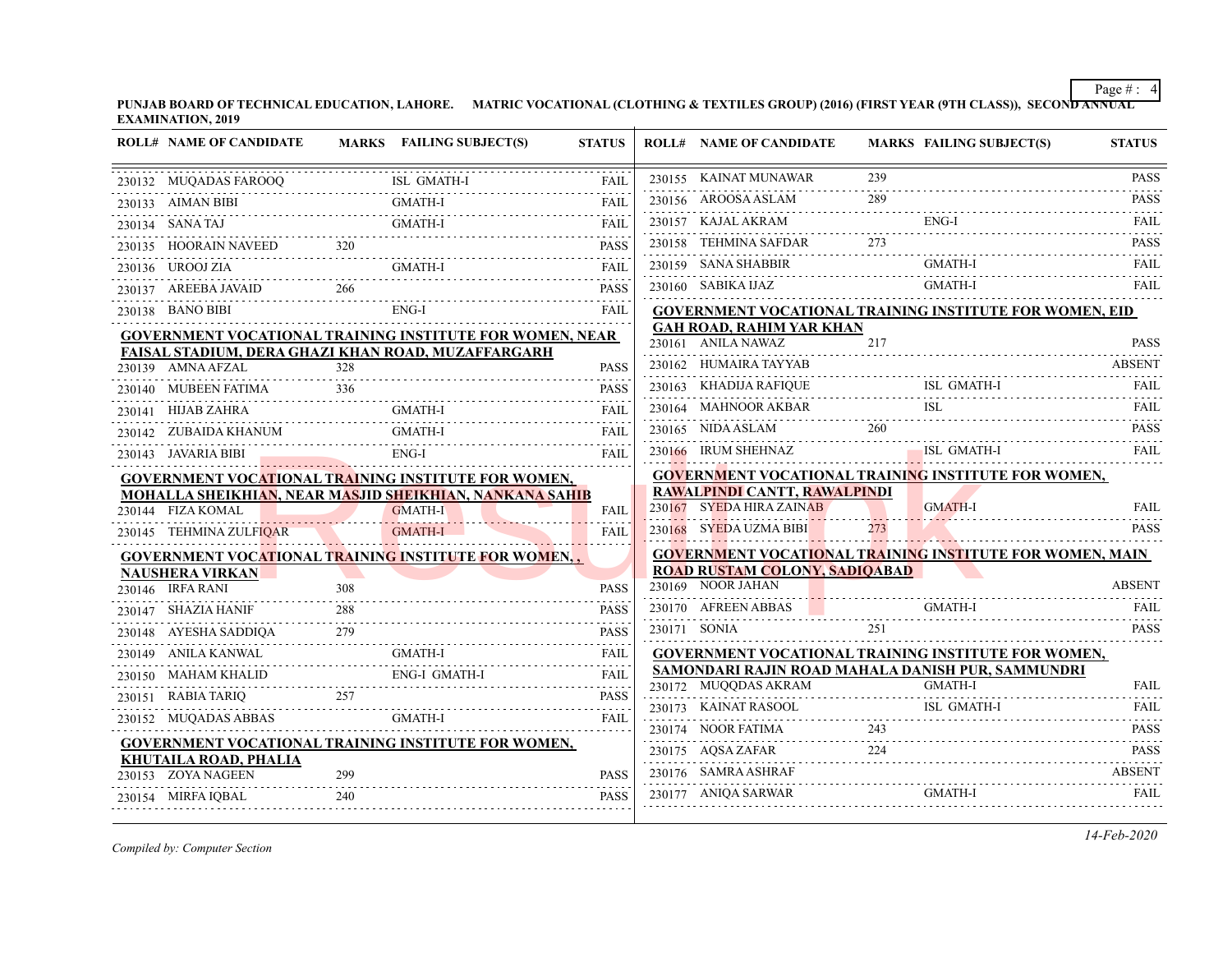**PUNJAB BOARD OF TECHNICAL EDUCATION, LAHORE. MATRIC VOCATIONAL (CLOTHING & TEXTILES GROUP) (2016) (FIRST YEAR (9TH CLASS)), SECOND ANNUAL EXAMINATION, 2019**

|               | <b>ROLL# NAME OF CANDIDATE</b>                                  |     | MARKS FAILING SUBJECT(S) | <b>STATUS</b> |
|---------------|-----------------------------------------------------------------|-----|--------------------------|---------------|
|               | GOVERNMENT VOCATIONAL TRAINING INSTITUTE FOR WOMEN,             |     |                          |               |
|               | <b>BLOCK NO.13 BAGH-E-UMAR, SARGODHA</b>                        |     |                          |               |
|               | 230178 SAMINAH ARIF                                             |     | <b>GMATH-I</b>           | <b>FAIL</b>   |
|               | 230179 TANEA                                                    | 308 |                          | PASS          |
|               | 230180 LAIBA ZAFER                                              | 262 |                          | PASS          |
|               | 230181 AORAB USMAN                                              | 279 |                          | <b>PASS</b>   |
| 230182        | <b>RAFIA SALEEM</b>                                             |     | ISL GMATH-I              | <b>FAIL</b>   |
|               | 230183 ALISHBA MASROOR                                          |     | <b>GMATH-I</b>           | FAIL          |
|               | <b>GOVERNMENT VOCATIONAL TRAINING INSTITUTE FOR WOMEN,</b>      |     |                          |               |
|               | <b>AKBER BAZAR, SHEIKHUPURA</b>                                 |     |                          |               |
|               | 230184 KHADIJA JAFAR                                            |     | <b>ENG-I GMATH-I</b>     | FAIL          |
|               | 230185 MISHA TARIQ                                              |     | <b>GMATH-I</b>           | FAIL          |
|               | <b>GOVERNMENT VOCATIONAL TRAINING INSTITUTE FOR WOMEN, NEAR</b> |     |                          |               |
|               | BUS STAND, BEHIND KHUSHALI BANK, JALALPUR ROAD, SHUJABAD        |     |                          |               |
|               | 230186 HASEEBA                                                  |     | <b>GMATH-I</b>           | <b>FAIL</b>   |
|               | 230187 NADIA                                                    |     | <b>GMATH-I</b>           | FAIL<br>.     |
|               | <b>GOVERNMENT VOCATIONAL TRAINING INSTITUTE FOR WOMEN,,</b>     |     |                          |               |
| <b>VEHARI</b> |                                                                 |     | <b>GMATH-I</b>           | <b>FAIL</b>   |
|               | 230188 AQSA MUNAWAR                                             |     |                          |               |
|               | 230189 SAJIDA BASHIR                                            |     | <b>GMATH-I</b>           | FAIL<br>.     |
|               | <b>GOVERNMENT VOCATIONAL TRAINING INSTITUTE FOR WOMEN,</b>      |     |                          |               |
|               | <b>KHURSHEED COLONY, YAZMAN</b><br>230190 MAHA AROOJ            |     | <b>GMATH-I</b>           | <b>FAIL</b>   |
|               | 230191 TAYABA KIRAN                                             |     | <b>ISL</b>               | FAIL          |
|               |                                                                 |     |                          |               |

Page  $\# : 5$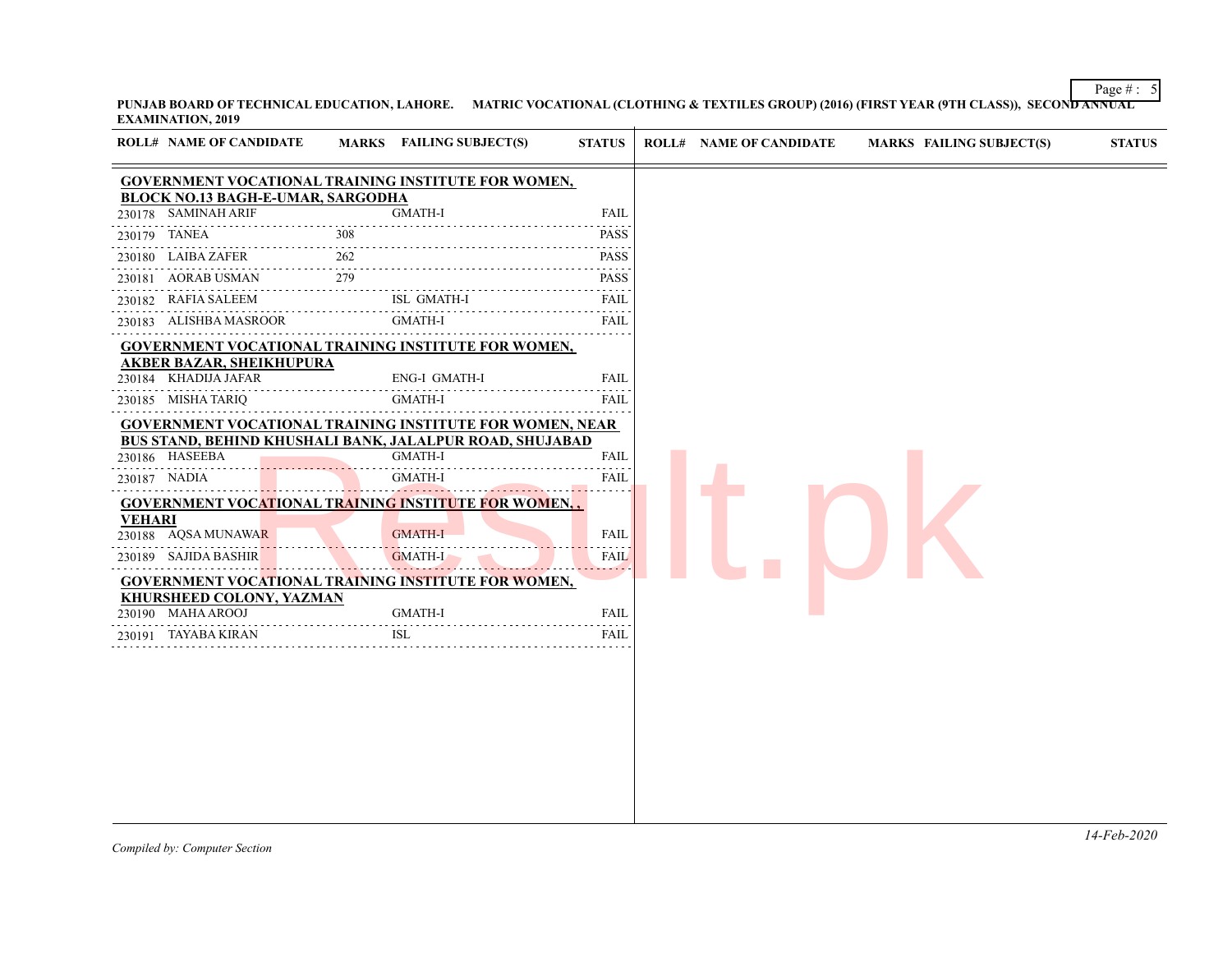Page  $\#$  : 6 **PUNJAB BOARD OF TECHNICAL EDUCATION, LAHORE. MATRIC VOCATIONAL (CLOTHING & TEXTILES GROUP REV\_2012) (SECOND YEAR (10TH CLASS)), SECOND ANNUAL EXAMINATION, 2019**

| ROLL# NAME OF CANDIDATE                                                                                               | <b>MARKS</b> FAILING SUBJECT(S)      | <b>STATUS</b>                       | <b>MARKS FAILING SUBJECT(S)</b><br><b>STATUS</b><br><b>ROLL# NAME OF CANDIDATE</b> |
|-----------------------------------------------------------------------------------------------------------------------|--------------------------------------|-------------------------------------|------------------------------------------------------------------------------------|
| <b>GHOUS TECHNICAL INSTITUTE, GOVT. MIDDLE SCHOOL #2, ARIFWALA</b>                                                    |                                      |                                     |                                                                                    |
| 230192 SIDRA FAROOQ                                                                                                   | <b>GMATH-II</b>                      | FAIL(No Chance)                     |                                                                                    |
| <b>GOVERNMENT VOCATIONAL TRAINING INSTITUTE FOR WOMEN,</b>                                                            |                                      |                                     |                                                                                    |
| <b>AZEEM ABAD, BUREWALA</b><br>230193 SIDRA SADAQAT                                                                   | CF(TH) ENG-II GMATH-II               | <b>FAIL</b>                         |                                                                                    |
| <b>GOVERNMENT VOCATIONAL TRAINING INSTITUTE FOR WOMEN, NEAR</b>                                                       |                                      |                                     |                                                                                    |
| KHIZRA MOSOUE D-BLOCK PEOPLES COLONY #1, FAISALABAD<br>230194 GULNAZ RAJB                                             |                                      | RL Fee                              |                                                                                    |
| 230195 HAFIZA SAMINA                                                                                                  |                                      | RL Fee                              |                                                                                    |
| 230196 MARVA SALEEM                                                                                                   | CF(TH) ENG-II GMATH-II               | 2.2.2.2.2<br>FAIL                   |                                                                                    |
| .<br>111111111111111111111111111111<br>230197 TAYYBA                                                                  | CF(TH) GMATH-II                      | .<br><b>FAIL</b>                    |                                                                                    |
| 230198 MUNIBA                                                                                                         | CF(TH) GMATH-II                      | $\omega$ is a set of<br><b>FAIL</b> |                                                                                    |
| GOVERNMENT VOCATIONAL TRAINING INSTITUTE FOR WOMEN,                                                                   |                                      |                                     |                                                                                    |
| <b>MAHMOOD COLONY, HASILPUR</b>                                                                                       |                                      |                                     |                                                                                    |
| 230199 AQSA KANWAL                                                                                                    |                                      | <b>ABSENT</b>                       |                                                                                    |
| GOVERNMENT VOCATIONAL TRAINING INSTITUTE FOR WOMEN, NEAR<br><b>FAISAL STADIUM, DERA GHAZI KHAN ROAD, MUZAFFARGARH</b> |                                      |                                     |                                                                                    |
| 230200 NASEEM MIRZA                                                                                                   |                                      | <b>ABSENT</b>                       |                                                                                    |
| 230201 SUMAIA GULL                                                                                                    | CF(TH) ENG-II GMATH-IFAIL(No Chance) |                                     |                                                                                    |
| GOVERNMENT VOCATIONAL TRAINING INSTITUTE FOR WOMEN, WARD                                                              |                                      |                                     |                                                                                    |
| NO.11 AZIZ COLONY NEAR MASJID BILAL MOHALLA CHUP SHAH NEAR                                                            |                                      |                                     |                                                                                    |
| TMA, SHAHPUR SADAR<br>230202 QAMMAR UN NISA                                                                           | <b>ENG-II GMATH-II</b>               | <b>FAIL</b>                         |                                                                                    |
| <b>GOVERNMENT VOCATIONAL TRAINING INSTITUTE FOR WOMEN,</b>                                                            |                                      |                                     |                                                                                    |
| <b>KHURSHEED COLONY, YAZMAN</b>                                                                                       |                                      |                                     |                                                                                    |
| 230203 SANA SATTAR                                                                                                    |                                      | RL Fee                              |                                                                                    |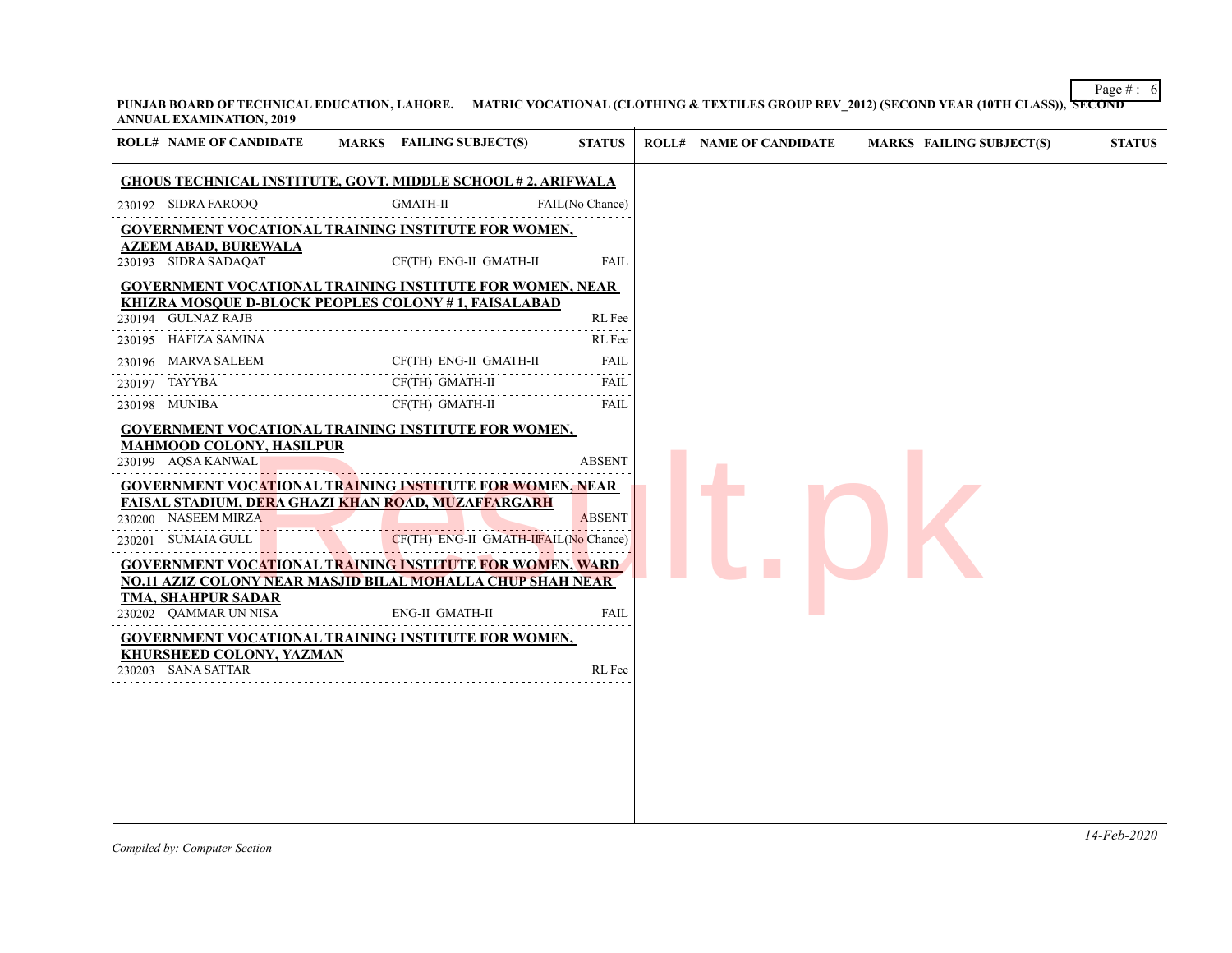**PUNJAB BOARD OF TECHNICAL EDUCATION, LAHORE. MATRIC VOCATIONAL (CLOTHING & TEXTILES GROUP) (2016) (SECOND YEAR (10TH CLASS)), SECOND ANNUAL EXAMINATION, 2019**

| <b>ROLL# NAME OF CANDIDATE</b>                                   | <b>MARKS</b> FAILING SUBJECT(S)                                                                                                                                                                                                                                                                                                                                                                                        | <b>STATUS</b>                         | <b>ROLL# NAME OF CANDIDATE</b>                | <b>MARKS FAILING SUBJECT(S)</b>                                                                                                                                                                                                                                                                                                                                                                                                                                                        | <b>STATUS</b>    |
|------------------------------------------------------------------|------------------------------------------------------------------------------------------------------------------------------------------------------------------------------------------------------------------------------------------------------------------------------------------------------------------------------------------------------------------------------------------------------------------------|---------------------------------------|-----------------------------------------------|----------------------------------------------------------------------------------------------------------------------------------------------------------------------------------------------------------------------------------------------------------------------------------------------------------------------------------------------------------------------------------------------------------------------------------------------------------------------------------------|------------------|
|                                                                  | <b>GOVERNMENT VOCATIONAL TRAINING INSTITUTE FOR WOMEN,,</b>                                                                                                                                                                                                                                                                                                                                                            |                                       |                                               | GOVERNMENT VOCATIONAL TRAINING INSTITUTE FOR WOMEN,                                                                                                                                                                                                                                                                                                                                                                                                                                    |                  |
| <b>AHMADPUR EAST</b><br>230204 AQSA BIBI                         | GMATH-II                                                                                                                                                                                                                                                                                                                                                                                                               | FAIL                                  | <b>AZEEM ABAD, BUREWALA</b><br>230227 ZUFSHAN | $ENG-II$                                                                                                                                                                                                                                                                                                                                                                                                                                                                               | <b>FAIL</b>      |
| 230205 AYESHA GHAZAL                                             | <b>GMATH-II</b>                                                                                                                                                                                                                                                                                                                                                                                                        | FAIL                                  |                                               | 230227 ZUFSHAN ENG-II<br>230228 ROMA SEHRISH AKRAM C.FND(TH) ENG-II<br>230228 ROMA SEHRISH AKRAM C.FND(TH) ENG-II                                                                                                                                                                                                                                                                                                                                                                      | <b>FAIL</b>      |
|                                                                  | GMATH-II FAIL (No Chance)                                                                                                                                                                                                                                                                                                                                                                                              |                                       | 230229 NIMRA ZAHEER                           | GMATH-II                                                                                                                                                                                                                                                                                                                                                                                                                                                                               | FAIL             |
| 230207 KOMAL AMIN                                                | GMATH-II<br>.                                                                                                                                                                                                                                                                                                                                                                                                          | FAIL(No Chance)                       |                                               | 230230 SUMAIRA MANSHA C.FND(TH) ENG-II                                                                                                                                                                                                                                                                                                                                                                                                                                                 | <b>FAIL</b>      |
|                                                                  | <b>GOVERNMENT VOCATIONAL TRAINING INSTITUTE FOR WOMEN, FATEH</b>                                                                                                                                                                                                                                                                                                                                                       |                                       | 230231 AREEJ NISAR                            | 230231 AREEJ NISAR GMATH-II GMATH-II GMATH-II (2002)                                                                                                                                                                                                                                                                                                                                                                                                                                   | <b>FAIL</b>      |
| PUR ROAD, ALIPUR                                                 |                                                                                                                                                                                                                                                                                                                                                                                                                        |                                       |                                               |                                                                                                                                                                                                                                                                                                                                                                                                                                                                                        | .<br><b>PASS</b> |
| 230208 SAMYA SANIA                                               | $352 + 283 = 635$                                                                                                                                                                                                                                                                                                                                                                                                      | <b>PASS</b>                           |                                               | $\begin{tabular}{c} {\bf 230232} \end{tabular} \begin{tabular}{c} {\bf 107} \end{tabular} \begin{tabular}{c} {\bf 230232} \end{tabular} \begin{tabular}{c} {\bf 108} \end{tabular} \begin{tabular}{c} {\bf 230233} \end{tabular} \begin{tabular}{c} {\bf 108} \end{tabular} \begin{tabular}{c} {\bf 230233} \end{tabular} \end{tabular} \begin{tabular}{c} {\bf 109} \end{tabular} \begin{tabular}{c} {\bf 230233} \end{tabular} \end{tabular} \begin{tab$                             | <b>FAIL</b><br>. |
| DCO HOUSE, ATTOCK                                                | <b>GOVERNMENT VOCATIONAL TRAINING INSTITUTE FOR WOMEN, NEAR</b>                                                                                                                                                                                                                                                                                                                                                        |                                       |                                               | 230234 AMNA BIBI $337 + 322 = 659$                                                                                                                                                                                                                                                                                                                                                                                                                                                     | <b>PASS</b><br>. |
| 230209 NIMRA JAVED                                               | <b>GMATH-II</b>                                                                                                                                                                                                                                                                                                                                                                                                        | <b>FAIL</b>                           | 230235 IQRA FATIMA                            | GMATH-II                                                                                                                                                                                                                                                                                                                                                                                                                                                                               | FAIL             |
| 230210 SANA SADDIQUE                                             | <b>GMATH-II</b>                                                                                                                                                                                                                                                                                                                                                                                                        | FAIL                                  | 230236 NAZIA PERVEEN                          | PAK.ST-II(REV12 C.FND(TH)<br>ENG-II GMATH-II                                                                                                                                                                                                                                                                                                                                                                                                                                           | <b>FAIL</b>      |
|                                                                  | 230211 HAMEEDA KAUSAR C.FND(TH) ENG-II GMATH-II                                                                                                                                                                                                                                                                                                                                                                        | FAIL<br>.                             |                                               | 230237 MARIA HABEEN C.FND(TH) ENG-II                                                                                                                                                                                                                                                                                                                                                                                                                                                   | <b>FAIL</b>      |
| 230212 NOOR FATIMA GMATH-II                                      |                                                                                                                                                                                                                                                                                                                                                                                                                        | FAIL<br>.                             | 230238 SONIA ALYAS $265 + 241 = 506$          |                                                                                                                                                                                                                                                                                                                                                                                                                                                                                        | <b>PASS</b>      |
|                                                                  | 230213 MEHWISH AWAN 308 + 285 = 593                                                                                                                                                                                                                                                                                                                                                                                    | <b>PASS</b><br>2 2 2 2 2 <sub>3</sub> | 230239 ATIQA MUNEER                           | PAK.ST-II(REV12 C.FND(TH)                                                                                                                                                                                                                                                                                                                                                                                                                                                              | FAII.            |
| 230214 MAH NOOR 282 + 282 = 564                                  |                                                                                                                                                                                                                                                                                                                                                                                                                        | <b>PASS</b>                           |                                               | <b>ENG-II GMATH-II</b>                                                                                                                                                                                                                                                                                                                                                                                                                                                                 |                  |
|                                                                  | GOVERNMENT VOCATIONAL TRAINING INSTITUTE FOR WOMEN,                                                                                                                                                                                                                                                                                                                                                                    |                                       | <b>WALA NEAR BANDH MASJID, CHINIOT</b>        | <b>GOVERNMENT VOCATIONAL TRAINING INSTITUTE FOR WOMEN, RAJA</b>                                                                                                                                                                                                                                                                                                                                                                                                                        |                  |
|                                                                  | CHISHTIA ROAD NEAR NOOR MAHAL CINEMA, BAHAWALNAGAR                                                                                                                                                                                                                                                                                                                                                                     | <b>FAIL</b>                           |                                               | 230240 TAHREEN FATIMA 274 + 278 = 552 PASS                                                                                                                                                                                                                                                                                                                                                                                                                                             |                  |
|                                                                  | 230215 HAFEEZAN RAFIQUE GMATH-II                                                                                                                                                                                                                                                                                                                                                                                       | <b>FAIL</b>                           |                                               | 230241 AQSA MANSHA 281+271= 552                                                                                                                                                                                                                                                                                                                                                                                                                                                        | <b>PASS</b>      |
| 230216 FAKHRA ASLAM GMATH-II                                     |                                                                                                                                                                                                                                                                                                                                                                                                                        | <b>PASS</b>                           | 230242 URWA                                   | <b>GMATH-II</b>                                                                                                                                                                                                                                                                                                                                                                                                                                                                        | FAIL             |
| 230217 ISHRAT JAVED $350 + 320 = 670$                            |                                                                                                                                                                                                                                                                                                                                                                                                                        |                                       |                                               | $\begin{minipage}{.4\linewidth} \begin{tabular}{c} \multicolumn{2}{c} \textbf{230243} & LAIBA & \multicolumn{2}{c} \multicolumn{2}{c} \multicolumn{2}{c} \multicolumn{2}{c} \multicolumn{2}{c} \multicolumn{2}{c} \multicolumn{2}{c} \multicolumn{2}{c} \multicolumn{2}{c} \multicolumn{2}{c} \multicolumn{2}{c} \multicolumn{2}{c} \multicolumn{2}{c} \multicolumn{2}{c} \multicolumn{2}{c} \multicolumn{2}{c} \multicolumn{2}{c} \multicolumn{2}{c} \multicolumn{2}{c} \multicolumn$ | .<br>FAII.       |
|                                                                  |                                                                                                                                                                                                                                                                                                                                                                                                                        |                                       | 230244 NAMRA 248 + 276 = 524                  |                                                                                                                                                                                                                                                                                                                                                                                                                                                                                        | .<br><b>PASS</b> |
|                                                                  | $\begin{tabular}{c c c c} \multicolumn{1}{c }{\textbf{230218}} & \multicolumn{1}{c }{ALIVA NOOR} & \multicolumn{1}{c }{GMATH-II} & \multicolumn{1}{c }{FAIL} \\ \multicolumn{1}{c }{\textbf{230219}} & \multicolumn{1}{c }{SAMAR BIBI} & \multicolumn{1}{c }{313 + 304} = $617 & \multicolumn{1}{c }{PASS} \\ \multicolumn{1}{c }{\textbf{230220}} & \multicolumn{1}{c }{NAFSHA ABBAS} & \multicolumn{1}{c }{305 + 27$ |                                       |                                               | <b>ENG-II GMATH-II</b><br>${\tt 230245} \quad {\tt ANEESA BIBI0} \qquad {\tt ENG-II \, GMATH-II}$                                                                                                                                                                                                                                                                                                                                                                                      | <b>FAIL</b>      |
|                                                                  |                                                                                                                                                                                                                                                                                                                                                                                                                        | FAIL                                  |                                               |                                                                                                                                                                                                                                                                                                                                                                                                                                                                                        |                  |
|                                                                  |                                                                                                                                                                                                                                                                                                                                                                                                                        | <b>PASS</b>                           |                                               |                                                                                                                                                                                                                                                                                                                                                                                                                                                                                        |                  |
|                                                                  |                                                                                                                                                                                                                                                                                                                                                                                                                        | <b>FAIL</b>                           | 230248 UMM E FARWA ENG-II                     | ENG-II FAIL(No Chance)                                                                                                                                                                                                                                                                                                                                                                                                                                                                 |                  |
| ${\bf 230223} \quad {\bf JAVARIA SHAFIQUE} \quad {\bf GMATH-II}$ |                                                                                                                                                                                                                                                                                                                                                                                                                        | .<br>FAIL                             |                                               | TCF SECONDARY SCHOOL, VOHRA CAMPUS RAI CHAND, CHINIOT                                                                                                                                                                                                                                                                                                                                                                                                                                  |                  |
|                                                                  | 230224 MEHRUN NISA GMATH-II                                                                                                                                                                                                                                                                                                                                                                                            | .<br>FAIL                             | 230249 BUSHRA NAZ                             | ENG-II GMATH-II                                                                                                                                                                                                                                                                                                                                                                                                                                                                        | <b>FAIL</b><br>. |
| 230226 UM-E-KALSOOM $310 + 293 = 603$                            | 230225 SAMREEN ASLAM GMATH-II FAIL FAIL                                                                                                                                                                                                                                                                                                                                                                                | <b>PASS</b>                           | 230250 RUBINA YASIN                           | <b>GMATH-II</b>                                                                                                                                                                                                                                                                                                                                                                                                                                                                        | <b>FAIL</b>      |
|                                                                  |                                                                                                                                                                                                                                                                                                                                                                                                                        |                                       |                                               |                                                                                                                                                                                                                                                                                                                                                                                                                                                                                        |                  |

*Compiled by: Computer Section*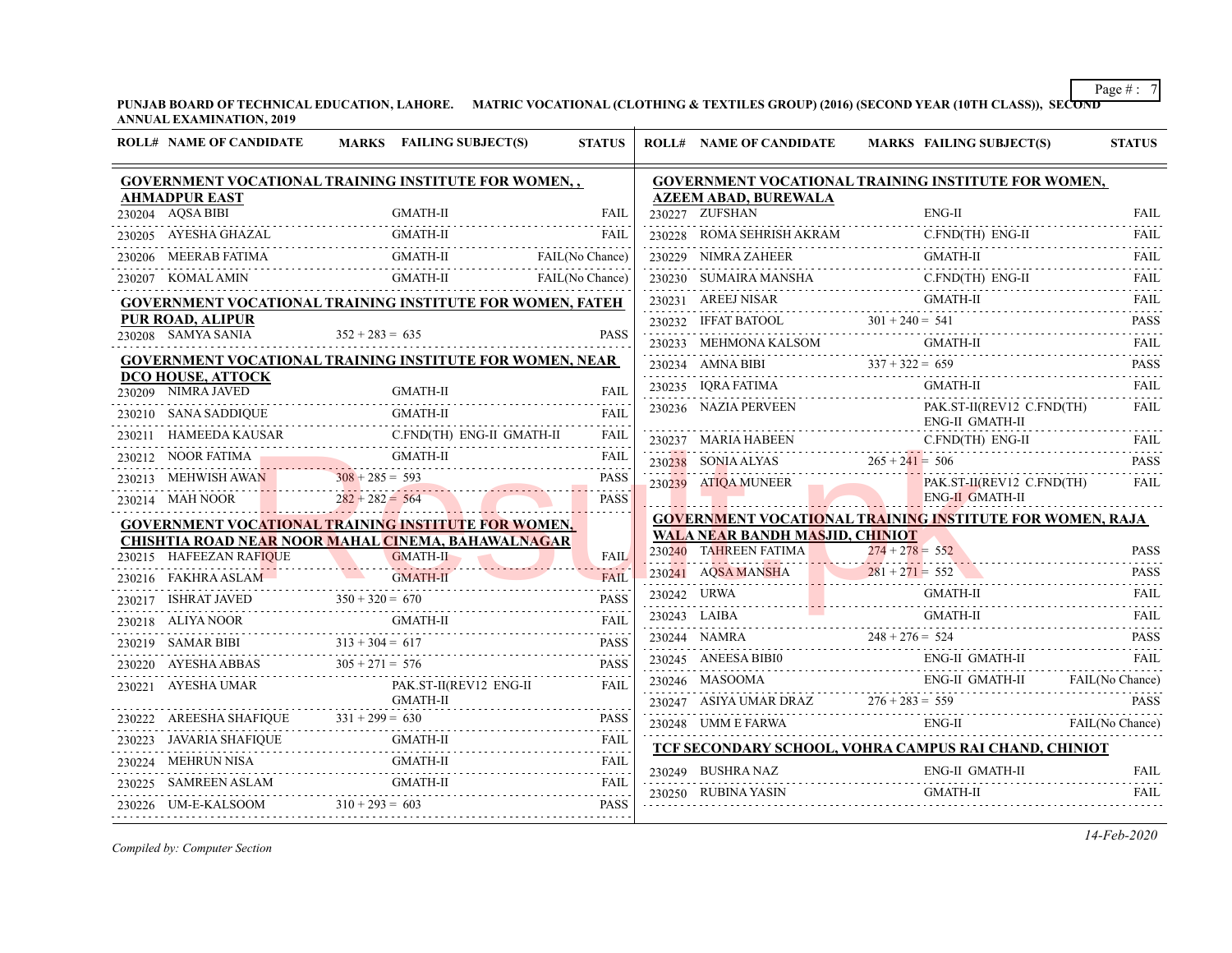**PUNJAB BOARD OF TECHNICAL EDUCATION, LAHORE. MATRIC VOCATIONAL (CLOTHING & TEXTILES GROUP) (2016) (SECOND YEAR (10TH CLASS)), SECOND ANNUAL EXAMINATION, 2019**

|        | <b>ROLL# NAME OF CANDIDATE</b>              | MARKS FAILING SUBJECT(S)                                                                    | <b>STATUS</b>                          | <b>ROLL# NAME OF CANDIDATE</b>                                                                                                                                                                                                               |                   | <b>MARKS FAILING SUBJECT(S)</b> | <b>STATUS</b>               |
|--------|---------------------------------------------|---------------------------------------------------------------------------------------------|----------------------------------------|----------------------------------------------------------------------------------------------------------------------------------------------------------------------------------------------------------------------------------------------|-------------------|---------------------------------|-----------------------------|
|        |                                             | GOVERNMENT VOCATIONAL TRAINING INSTITUTE FOR WOMEN, HOUSE                                   |                                        | 230272 SHAZIA HAIDER                                                                                                                                                                                                                         | $335 + 280 = 615$ |                                 | <b>PASS</b>                 |
|        | NO.5, STREET NO. 5, GULBERG TOWN, CHISHTIAN |                                                                                             |                                        | $230273 \quad \text{AROOSHA ZAINAB}$                                                                                                                                                                                                         |                   | <b>GMATH-II</b>                 | <b>FAIL</b>                 |
|        | 230251 ISRAR FAROOO                         | $304 + 278 = 582$                                                                           | <b>PASS</b>                            | 230274 FATIMA                                                                                                                                                                                                                                |                   | <b>GMATH-II</b>                 | <b>FAIL</b>                 |
|        | 230252 TAHIRA NASEEM                        | ISLAMIAT-II PAK.ST-II(REV12<br>URDU ENG-II                                                  | <b>FAIL</b>                            | 230275 MEHWISH ZAHRA                                                                                                                                                                                                                         |                   | <b>GMATH-II</b>                 | .<br><b>FAIL</b>            |
|        | 230253 ANAM                                 | $254 + 236 = 490$                                                                           | <b>PASS</b>                            | 230276 NAFEESA SATAR                                                                                                                                                                                                                         |                   | GMATH-II                        | <b>FAIL</b>                 |
|        | 230254 MUEEN GULSHAN                        | $266 + 254 = 520$                                                                           | <b>PASS</b>                            |                                                                                                                                                                                                                                              |                   |                                 | <b>FAIL</b><br>.            |
|        | 230255 SIDRA ABBAS                          | $305 + 282 = 587$                                                                           | <b>PASS</b>                            | $\begin{tabular}{lllll} \multicolumn{2}{l}{{230277}} & \multicolumn{2}{l}{FOUZIA MUSHTAQ} & \multicolumn{2}{l}{GMATH-II} \\ \multicolumn{2}{l}{230277} & \multicolumn{2}{l}{FOUZIA MUSHTAQ} & \multicolumn{2}{l}{324+255=579} \end{tabular}$ |                   |                                 | <b>PASS</b><br>.            |
|        |                                             | <b>GOVERNMENT VOCATIONAL TRAINING INSTITUTE FOR WOMEN, NEAR</b>                             |                                        | 230279 AIMAN ZAHRA                                                                                                                                                                                                                           |                   | GMATH-II                        | FAII.                       |
|        |                                             | NATIONAL BANK, ADDA ABDULLAH CHISHTIAN, CHISHTIAN                                           |                                        | 230280 UJALA IQBAL $337 + 247 = 584$                                                                                                                                                                                                         |                   |                                 | <b>PASS</b>                 |
|        | 230256 AQSA AMIN                            |                                                                                             | <b>ABSENT</b>                          | 230281 SIDRA UMER                                                                                                                                                                                                                            |                   | ENG-II                          | <b>FAIL</b>                 |
|        | 230257 IFRA BASHIR                          |                                                                                             | <b>ABSENT</b>                          | 230282 SHUMAILA MEHMOOD                                                                                                                                                                                                                      |                   | ENG-II                          | FAIL                        |
|        | 230258 SOBIA ARSHAD                         |                                                                                             | <b>ABSENT</b>                          | <b>GOVERNMENT VOCATIONAL TRAINING INSTITUTE FOR WOMEN, NEAR</b>                                                                                                                                                                              |                   |                                 |                             |
|        | 230259 GHAZALA BIBI                         |                                                                                             | ABSENT                                 | KHIZRA MOSQUE D-BLOCK PEOPLES COLONY #1, FAISALABAD                                                                                                                                                                                          |                   |                                 |                             |
|        | 230260 SHAZIA RAIZ ABID                     |                                                                                             | <b>ABSENT</b>                          | 230283 ANAM                                                                                                                                                                                                                                  |                   | ENG-II                          | <b>FAIL</b>                 |
|        |                                             | <b>GOVERNMENT VOCATIONAL TRAINING INSTITUTE FOR WOMEN, HUJRA</b>                            |                                        | 230284 ESHMAL                                                                                                                                                                                                                                |                   | <b>GMATH-II</b>                 | FAIL<br>.                   |
|        | ROAD NEAR GHOSUT MARKET, CHUNIAN            |                                                                                             |                                        | 230285 ASMA                                                                                                                                                                                                                                  |                   | <b>GMATH-II</b>                 | <b>FAIL</b><br>$-1 - 1 - 1$ |
|        | 230261 SHEHZADI JAVERIYA<br><b>ABBASI</b>   | <b>GMATH-II</b>                                                                             | PAK.ST-II(REV12 ENG-II FAIL(No Chance) | 230286 ESHA QADUS                                                                                                                                                                                                                            |                   | <b>GMATH-II</b>                 | FAII.                       |
|        | 230262 UMME RUBAB                           | <b>GMATH-II</b>                                                                             | FAIL(No Chance)                        | 230287 FATIMA IBRAR                                                                                                                                                                                                                          |                   | <b>ENG-II GMATH-II</b>          | <b>FAIL</b>                 |
|        |                                             |                                                                                             | FAIL(No Chance)                        | 230288 NOREEN AKHTER                                                                                                                                                                                                                         |                   | <b>ENG-II GMATH-II</b>          | <b>FAIL</b>                 |
|        |                                             | 230263 TASAWAR ZAHRA GMATH-II FAIL(No Chance)<br>230264 GULSHAN GULZAR 299 + 257 = 556 PASS | <b>PASS</b>                            | 230289 MEHWISH SULTAN                                                                                                                                                                                                                        |                   | <b>ENG-II</b>                   | FAII.                       |
|        | 230265 JAWAIRIA GULZAR                      | LZAR $237 + 251 = 488$                                                                      | <b>PASS</b>                            | 230290 AMNA RAMZAN                                                                                                                                                                                                                           |                   |                                 | <b>FAIL</b>                 |
|        |                                             | <b>GMATH-II</b><br>230266 GUL-E-ZAHARA GMATH-II                                             | FAIL(No Chance)                        | $230291$ ROOQIA MAHMOOD $221 + 231 = 452$                                                                                                                                                                                                    |                   |                                 | <b>PASS</b>                 |
| 230267 | MARYIAM BIBI                                | GMATH-II FAIL (No Chance)                                                                   |                                        |                                                                                                                                                                                                                                              |                   | GMATH-II FAIL (No Chance)       |                             |
|        | 230268 BEENISH HANIF                        | F $243 + 277 = 520$                                                                         | <b>PASS</b>                            | 230293 SEHRAISH RUBAB                                                                                                                                                                                                                        |                   | ENG-II                          | FAIL(No Chance)             |
|        |                                             | GOVERNMENT VOCATIONAL TRAINING INSTITUTE FOR WOMEN, RETTA                                   |                                        | 230294 RUBABB ASLAM                                                                                                                                                                                                                          |                   | ENG-II                          | FAIL(No Chance)             |
|        | <b>KHANA ROAD, DEPALPUR</b>                 |                                                                                             |                                        | <b>GOVERNMENT VOCATIONAL TRAINING INSTITUTE FOR WOMEN, NEAR</b>                                                                                                                                                                              |                   |                                 |                             |
|        | 230269 AQSA PARVEEN                         | $264 + 279 = 543$                                                                           | <b>PASS</b>                            | <b>RAILWAY STATION ROAD, FATEH JANG</b>                                                                                                                                                                                                      |                   |                                 |                             |
|        | 230270 RUBINA PARVEEN                       | $289 + 280 = 569$                                                                           | <b>PASS</b>                            | 230295 SHIZA BEHRAM                                                                                                                                                                                                                          |                   | ENG-II GMATH-II                 | FAIL                        |
|        | 230271 SAJIDA SHAHBAZ                       | $271 + 306 = 577$                                                                           | <b>PASS</b>                            | 230296 SAIRA BIBI                                                                                                                                                                                                                            |                   |                                 | <b>ABSENT</b>               |
|        |                                             | <b>GOVERNMENT VOCATIONAL TRAINING INSTITUTE FOR WOMEN,</b>                                  |                                        | 230297 SIDRA BIBI                                                                                                                                                                                                                            |                   | ENG-II GMATH-II                 | <b>FAIL</b>                 |
|        |                                             | BLOCK NO. 9 NEAR D.H.O HOSPITAL RAILWAY ROAD, DERA GHAZI KHAN                               |                                        | 230298 ANEELA BIBI                                                                                                                                                                                                                           |                   | ENG-II GMATH-II                 | FAIL                        |

*Compiled by: Computer Section*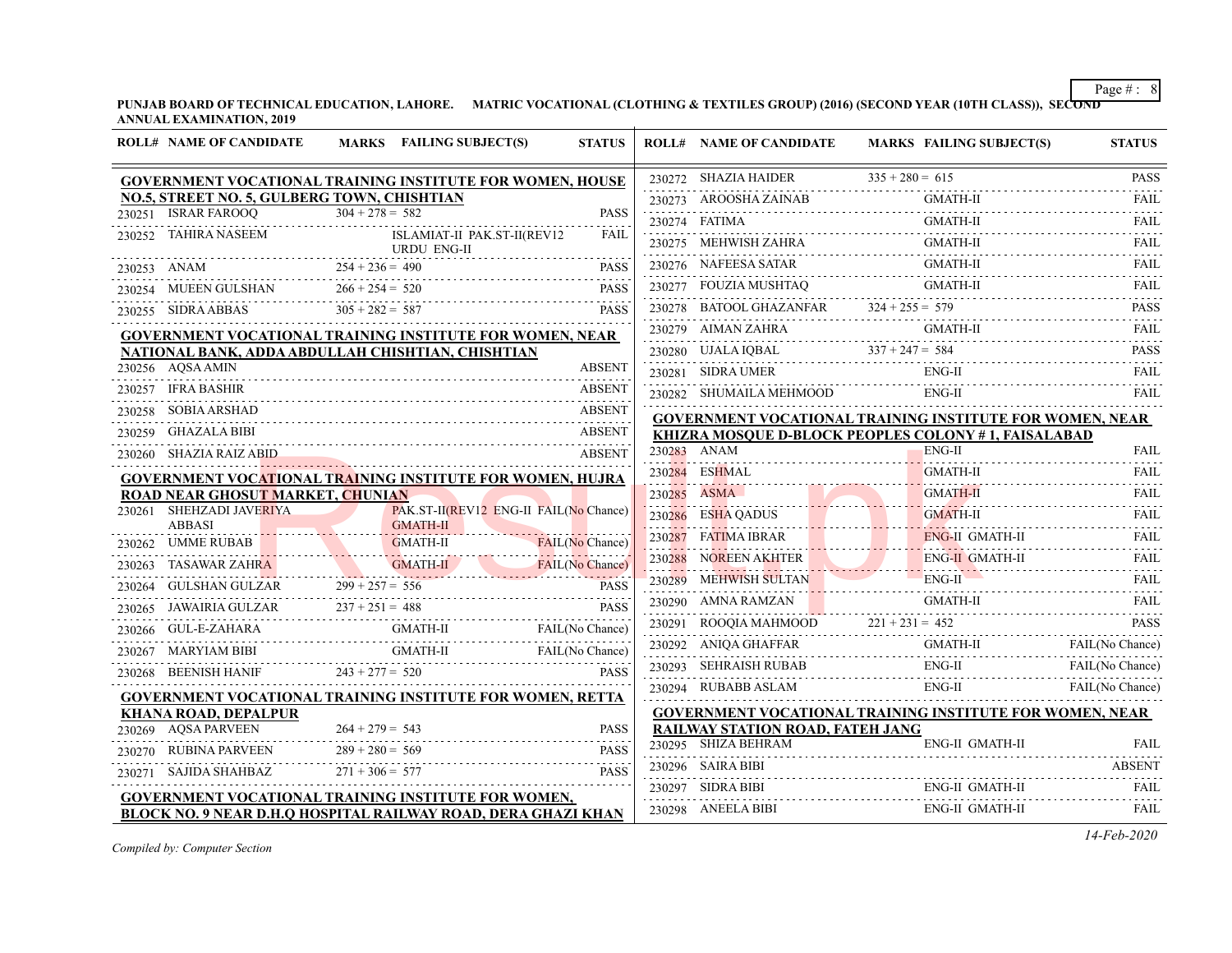**PUNJAB BOARD OF TECHNICAL EDUCATION, LAHORE. MATRIC VOCATIONAL (CLOTHING & TEXTILES GROUP) (2016) (SECOND YEAR (10TH CLASS)), SECOND ANNUAL EXAMINATION, 2019**

|        | <b>ROLL# NAME OF CANDIDATE</b>            | MARKS FAILING SUBJECT(S)                                                                | <b>STATUS</b>                             |                | <b>ROLL# NAME OF CANDIDATE</b>                          | MARKS FAILING SUBJECT(S)                                                                                                                                                                                                                                                                                                                                                                       | <b>STATUS</b> |
|--------|-------------------------------------------|-----------------------------------------------------------------------------------------|-------------------------------------------|----------------|---------------------------------------------------------|------------------------------------------------------------------------------------------------------------------------------------------------------------------------------------------------------------------------------------------------------------------------------------------------------------------------------------------------------------------------------------------------|---------------|
|        |                                           | <b>GOVERNMENT VOCATIONAL TRAINING INSTITUTE FOR WOMEN, ABBAS</b>                        |                                           |                | 230322 IQRA AKBAR                                       | $259 + 264 = 523$                                                                                                                                                                                                                                                                                                                                                                              | <b>PASS</b>   |
|        |                                           | CHOWK, ALI AKBAR ROAD, AMAMIA COLONY, FEROZEWALA                                        |                                           |                |                                                         | GOVERNMENT VOCATIONAL TRAINING INSTITUTE FOR WOMEN,                                                                                                                                                                                                                                                                                                                                            |               |
|        | 230299 SARA KAZIM                         | $252 + 289 = 541$                                                                       | <b>PASS</b>                               |                |                                                         | VANIKE CHOWK, POST OFFICE ROAD, NEAR AMIN CLINIC, HAFIZABAD                                                                                                                                                                                                                                                                                                                                    |               |
|        | 230300 NOOR FATIMA                        | DR FATIMA 227 + 268 RL FIRST YEAR (9TH CLASS)                                           |                                           |                | 230323 KAINAT                                           | $273 + 271 = 544$                                                                                                                                                                                                                                                                                                                                                                              | <b>PASS</b>   |
| 230301 |                                           | 0301 FATIMA TU ZAHRA 230 + 289 RL FIRST YEAR (9TH CLASS)                                |                                           |                | 230324 TAYYIBA MANSHA                                   | $364 + 313 = 677$                                                                                                                                                                                                                                                                                                                                                                              | <b>PASS</b>   |
|        |                                           | 230302 ZAINAB DAWOOD $261 + 284 = 545$ PASS                                             | <b>PASS</b>                               |                | 230325 IQRA MAZHAR                                      | $297 + 284 = 581$                                                                                                                                                                                                                                                                                                                                                                              | <b>PASS</b>   |
|        | 230303 TEHMINA BASHIR                     | $229 + 273 = 502$                                                                       | <b>PASS</b>                               |                | 230326 LAIBA AMIN                                       | $333 + 260 = 593$                                                                                                                                                                                                                                                                                                                                                                              | <b>PASS</b>   |
|        |                                           | FARAN COLLEGE OF TECHNOLOGY FOR WOMEN,, NEAR GOVT. GIRLS                                |                                           |                |                                                         | <b>GOVERNMENT VOCATIONAL TRAINING INSTITUTE FOR WOMEN, NEAR</b>                                                                                                                                                                                                                                                                                                                                |               |
|        | HIGH SCHOOL, KHYALI ADA, GUJRANWALA       |                                                                                         |                                           |                |                                                         | QABIRSTAN, LAHORE SARGODHA ROAD, SUKHEKE, HAFIZABAD                                                                                                                                                                                                                                                                                                                                            |               |
|        | 230304 MAHAM NAWAZ                        | <b>GMATH-II</b>                                                                         | <b>FAIL</b>                               |                | 230327 TAYBA ASHIQ                                      | $339 + 281 = 620$                                                                                                                                                                                                                                                                                                                                                                              | <b>PASS</b>   |
|        |                                           | GOVERNMENT VOCATIONAL TRAINING INSTITUTE FOR WOMEN,                                     |                                           |                |                                                         | <b>GOVERNMENT VOCATIONAL TRAINING INSTITUTE FOR WOMEN, Y-18</b>                                                                                                                                                                                                                                                                                                                                |               |
|        | STREET NO. 2, BIG CIVIL LINES, GUJRANWALA |                                                                                         |                                           |                | HOUSING COLONY, HAROONABAD<br>230328 NIMRA AKBER        | GMATH-II                                                                                                                                                                                                                                                                                                                                                                                       | <b>FAIL</b>   |
|        | 230305 DUA ADREES<br>DUA ADREES ENG-II    | ENG-II                                                                                  | <b>FAIL</b>                               |                | 230329 IQRA SADAF                                       | <b>GMATH-II</b>                                                                                                                                                                                                                                                                                                                                                                                | <b>FAIL</b>   |
|        | 230306 HIFZA ADREES                       | $ENG-II$                                                                                | FAIL                                      |                |                                                         | 230330 NOREEN ASLAM ENG-II GMATH-II                                                                                                                                                                                                                                                                                                                                                            | FAIL          |
| 230307 | TAHREEM                                   | ENG-II GMATH-II                                                                         | <b>FAIL</b>                               |                |                                                         |                                                                                                                                                                                                                                                                                                                                                                                                | .             |
| 230308 | MUNEEBA MEHAK $303 + 265 = 568$           |                                                                                         | <b>PASS</b><br><b><i><u>Lands</u></i></b> |                | 230331 RAMISHA NAYAB                                    | GMATH-II                                                                                                                                                                                                                                                                                                                                                                                       | FAIL          |
| 230309 | <b>RIMSHA</b><br>RIMSHA                   |                                                                                         | <b>ABSENT</b><br>.                        |                | 230332 FAIZA HASSAN                                     | $353 + 297 = 650$ PASS                                                                                                                                                                                                                                                                                                                                                                         |               |
|        | 230310 AYESHA SADDIQUA                    | ENG-II GMATH-II<br>. <del>.</del>                                                       | FAIL                                      |                | 230333 SIDRA MAQBOOL                                    | $364 + 316 = 680$                                                                                                                                                                                                                                                                                                                                                                              | <b>PASS</b>   |
|        | 230311 ATIQA                              | ENG-II GMATH-II<br>ENG-II GMATH-II                                                      | <b>FAIL</b><br>. <i>.</i>                 |                |                                                         | <b>GOVERNMENT VOCATIONAL TRAINING INSTITUTE FOR WOMEN,</b>                                                                                                                                                                                                                                                                                                                                     |               |
|        |                                           | 230312 SUMBALALI ENG-II                                                                 | <b>FAIL</b><br>. . <b>.</b>               |                | <b>MAHMOOD COLONY, HASILPUR</b><br>230334 RIMSHA MUBEEN | $ENG-II$                                                                                                                                                                                                                                                                                                                                                                                       | <b>FAIL</b>   |
|        |                                           | <b>GOVERNMENT VOCATIONAL TRAINING INSTITUTE FOR WOMEN,</b>                              |                                           |                |                                                         |                                                                                                                                                                                                                                                                                                                                                                                                | .             |
|        | RAHWALI, GUJRANWALA                       |                                                                                         |                                           |                |                                                         | $\begin{tabular}{llllllll} \multicolumn{2}{l}{{\textbf{230335}}}&{\textbf{ATTIA ASHRAF}}&{\textbf{C.FND(TH)}}&{\textbf{FALL}}\\ &{\textbf{230336}}&{\textbf{HABIBA SADIA}}&{\textbf{312 + 273 = 585}}&{\textbf{PASS}}\\ &{\textbf{313 + 273 = 585}}&{\textbf{PASS}}&\\ &{\textbf{230337}}&{\textbf{SAMMYA MUSHTAQ}}&{\textbf{358 + 288 = 646}}&{\textbf{PASS}}\\ &{\textbf{313 + 273 = 585}}&$ |               |
|        | 230313 AYESHA YASEEN                      | GMATH-II<br>A YASEEN         GMATH-II           FAIL                                    | <b>FAIL</b>                               |                |                                                         |                                                                                                                                                                                                                                                                                                                                                                                                |               |
|        | 230314 MEHAK SHAHZADI                     |                                                                                         | ABSENT                                    |                |                                                         |                                                                                                                                                                                                                                                                                                                                                                                                |               |
|        | 230315 FATIMA IKRAM $339 + 262 = 601$     | $239 + 262 = 601$ PASS                                                                  |                                           |                | 230338 MARIA RAMZAN                                     | GMATH-II                                                                                                                                                                                                                                                                                                                                                                                       | FAIL          |
| 230316 |                                           | $331 + 270 = 601$<br>MAHAM KHAN $331 + 270 = 601$ PASS                                  |                                           |                |                                                         | 230339 MARIA FAROOQ 310 + 260 = 570                                                                                                                                                                                                                                                                                                                                                            | <b>PASS</b>   |
| 230317 | SEHAR                                     |                                                                                         | FAIL                                      |                | 230340 UZMA AMEEN                                       | $312 + 267 = 579$                                                                                                                                                                                                                                                                                                                                                                              | <b>PASS</b>   |
|        |                                           | 230318 SIDRA MUBARAK ENG-II GMATH-II FAIL                                               |                                           |                |                                                         | <b>GOVERNMENT VOCATIONAL TRAINING INSTITUTE FOR WOMEN, NEAR</b>                                                                                                                                                                                                                                                                                                                                |               |
|        |                                           | 230319 SADIA SHAEHZADI $304 + 269 = 573$ PASS                                           |                                           |                |                                                         | <b>GHALLA GODDAM MULTAN ROAD BYPASS CHOWK,, JALALPUR</b>                                                                                                                                                                                                                                                                                                                                       |               |
| 230320 |                                           | $\begin{tabular}{ll} \bf IZBA SHAHZADI & \bf ENG-II\ GAMATH-II \\ \hline \end{tabular}$ | FAIL                                      | <b>PIRWALA</b> | 230341 ABIDA FAROOQ                                     |                                                                                                                                                                                                                                                                                                                                                                                                | <b>ABSENT</b> |
| 230321 | ESHA BIBI                                 |                                                                                         | <b>ABSENT</b>                             |                |                                                         |                                                                                                                                                                                                                                                                                                                                                                                                |               |
|        |                                           |                                                                                         |                                           |                | 230342 HAFSA KOUSAR                                     |                                                                                                                                                                                                                                                                                                                                                                                                | ABSENT        |

*Compiled by: Computer Section*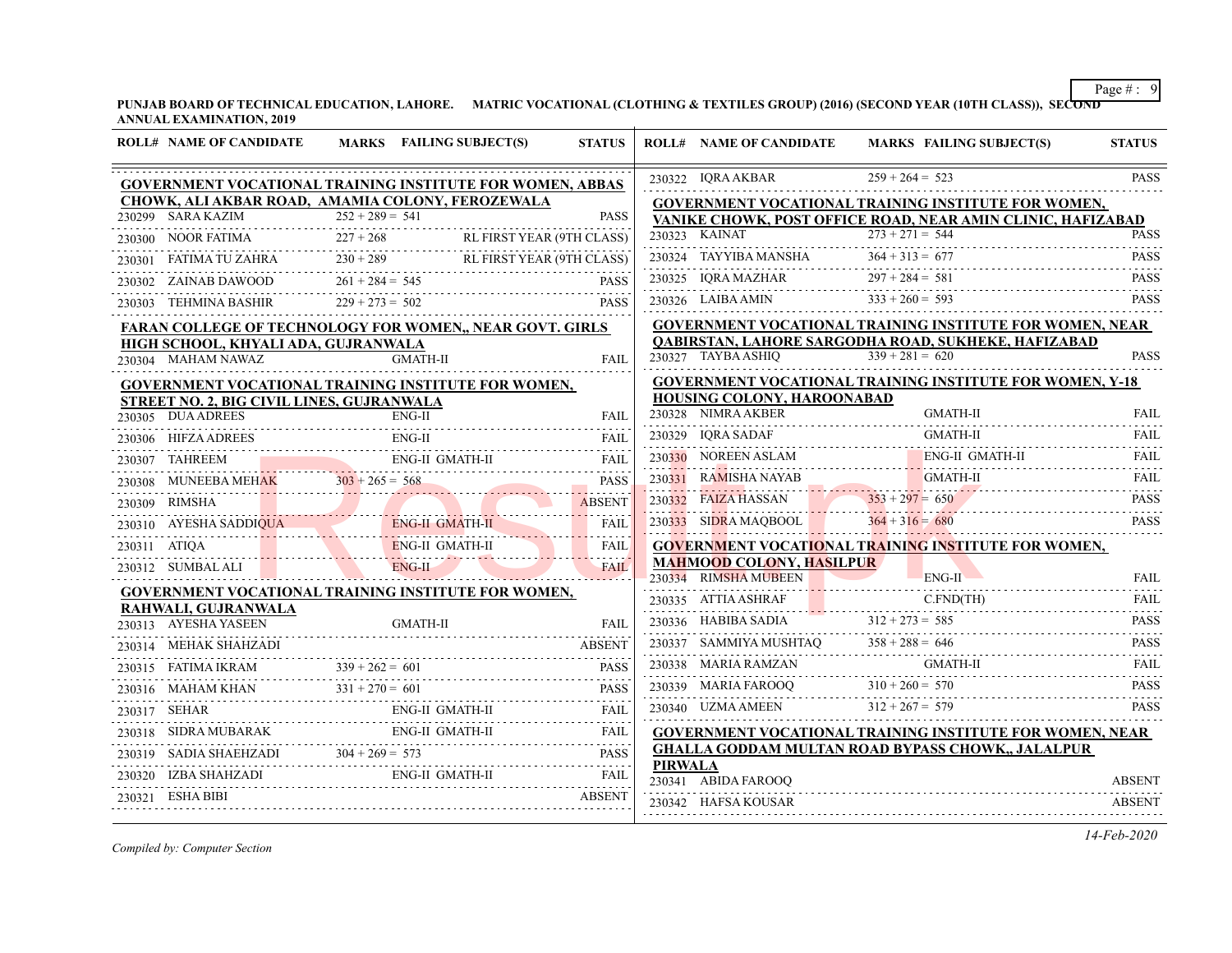**PUNJAB BOARD OF TECHNICAL EDUCATION, LAHORE. MATRIC VOCATIONAL (CLOTHING & TEXTILES GROUP) (2016) (SECOND YEAR (10TH CLASS)), SECOND ANNUAL EXAMINATION, 2019**

| <b>ROLL# NAME OF CANDIDATE</b>                       | MARKS FAILING SUBJECT(S)                                                             | <b>STATUS</b> | <b>ROLL# NAME OF CANDIDATE</b>                                              |                                        | <b>MARKS FAILING SUBJECT(S)</b>                                 | <b>STATUS</b>              |
|------------------------------------------------------|--------------------------------------------------------------------------------------|---------------|-----------------------------------------------------------------------------|----------------------------------------|-----------------------------------------------------------------|----------------------------|
|                                                      | GOVERNMENT VOCATIONAL TRAINING INSTITUTE FOR WOMEN,                                  |               | 230366 AMBREEN BAKHTAWER $257 + 252 = 509$                                  |                                        |                                                                 | <b>PASS</b>                |
| <b>BI-PASS ROAD KHUSA COLONY, JAMPUR</b>             |                                                                                      |               | 230367 NEELAM                                                               |                                        | $ENG-II$                                                        | .<br><b>FAIL</b>           |
| 230343 GULSHAN BIBI                                  | $232 + 215 = 447$                                                                    | <b>PASS</b>   | 230368 FATIMA BIBI                                                          |                                        | <b>GMATH-II</b>                                                 | <b>FAIL</b>                |
| <b>RAILWAY ROAD, JAND</b>                            | <b>GOVERNMENT VOCATIONAL TRAINING INSTITUTE FOR WOMEN,</b>                           |               | 230369 NOUREEN BIBI                                                         |                                        | ISLAMIAT-II PAK.ST-II(REV12<br><b>URDU ENG-II</b>               | <b>FAIL</b>                |
| 230344 MARYAM BATOOL                                 | <b>GMATH-II</b>                                                                      | <b>FAIL</b>   | 230370 SAMREEN AKHTER                                                       |                                        | <b>GMATH-II</b>                                                 | FAIL                       |
| 230345 FOZIA NOUREEN                                 | ISLAMIAT-II ENG-II GMATH-II                                                          | FAIL<br>.     | 230371 MARYAM                                                               |                                        | ISLAMIAT-II URDU GMATH-II                                       | <b>FAIL</b>                |
|                                                      | 230346 SYEDA SORRIYA BOKHARI ENG-II GMATH-II                                         | FAIL          | 230372 KALSOOM                                                              |                                        | PAK.ST-II(REV12 URDU                                            | <b>FAIL</b>                |
| 230347 NIMRA JALIL                                   | <b>GMATH-II</b>                                                                      | FAIL          |                                                                             |                                        | $ENG-II$                                                        |                            |
| 230348 SAIMA HUSSAIN $364 + 285 = 649$               |                                                                                      | <b>PASS</b>   | 230373 ZOYA FEROZ $292 + 267 = 559$                                         |                                        |                                                                 | <b>PASS</b>                |
|                                                      | <b>GMATH-II</b>                                                                      | FAIL          |                                                                             |                                        | 230374 KISHWAR RIAZ ENG-II GMATH-II FAIL (No Chance)            |                            |
| 230350 IQRA BIBI                                     | GMATH-II                                                                             | <b>FAIL</b>   | 230375 FARWA MUSHTAQ                                                        |                                        | GMATH-II                                                        | <b>FAIL</b>                |
| 230351 UZMA FAROOQ                                   | <b>GMATH-II</b>                                                                      | <b>FAIL</b>   |                                                                             |                                        | GOVERNMENT VOCATIONAL TRAINING INSTITUTE FOR WOMEN, JHANG       |                            |
| 230352 BIBI SAMINA                                   | ISLAMIAT-II PAK.ST-II(REV12<br>C.FND(TH) ENG-II GMATH-II                             | .<br>FAIL     | <b>ROAD, KABIRWALA</b><br>230376 SIDRA BIBI                                 |                                        | ENG-II                                                          | <b>FAIL</b>                |
| 230353 ISMA KAINAT                                   | <b>GMATH-II</b>                                                                      | <b>FAIL</b>   | 230377 SUMERA NAWAZ                                                         |                                        | <b>GMATH-II</b>                                                 | FAIL                       |
| 230354 JAVERIA MAJEED                                |                                                                                      | <b>ABSENT</b> | 230378 IQRA LIAQAT                                                          |                                        | ENG-II GMATH-II                                                 | FAII.                      |
|                                                      | TCF HIGHER SECONDARY SCHOOL FOR GIRLS, 378/GB JARANWALA,                             |               | 230379 AYESHA SANA                                                          |                                        | C.FND(TH) ENG-II GMATH-II                                       | <b>FAIL</b>                |
| <b>JARANWALA</b>                                     |                                                                                      |               | 230380 AYESHA ZAIB                                                          |                                        | <b>ENG-II</b><br>1. <del>.</del>                                | FAIL                       |
| 230355 SALEEMA RANI                                  | ENG-II                                                                               | <b>FAIL</b>   | 230381 RAFIA SHAHEEN                                                        |                                        | <b>GMATH-II</b>                                                 | FAII.                      |
| 230356 MUNAZA IMRAN                                  | <b>GMATH-II</b>                                                                      | <b>FAIL</b>   |                                                                             |                                        | <b>GOVERNMENT VOCATIONAL TRAINING INSTITUTE FOR WOMEN, AWAN</b> |                            |
| 230357 SAWAIRA AZEEM                                 | GMATH-II                                                                             | FAIL          | <b>CHOWK, KHANEWAL</b>                                                      |                                        |                                                                 |                            |
|                                                      | GMATH-II<br>230358 FAIQA ASGHAR ALI GMATH-II FAIL                                    | <b>FAIL</b>   | 230382 SHAZIA RIAZ                                                          |                                        | <b>GMATH-II</b>                                                 | FAIL                       |
| 230359 IQRA NAZIR                                    | <b>GMATH-II</b>                                                                      | FAIL          | 230383 SHUMAIL NAWAZ                                                        |                                        |                                                                 | <b>ABSENT</b>              |
| 230360 SONIA BIBI                                    |                                                                                      | <b>ABSENT</b> |                                                                             |                                        | <b>GOVERNMENT VOCATIONAL TRAINING INSTITUTE FOR WOMEN,</b>      |                            |
|                                                      | C.FND(TH) GMATH-II FAIL(No Chance)<br>230362 SHAMAILA AKRAM GMATH-II FAIL(No Chance) |               | <b>BAGH-O-BAHAR ROAD, NEAR RAILWAY PHATAK, KHANPUR</b><br>230384 ZAHRA RAZA |                                        | $ENG-II$                                                        | <b>FAIL</b>                |
|                                                      |                                                                                      |               |                                                                             |                                        | $ENG-II$                                                        | FAII.                      |
|                                                      | <b>GOVERNMENT VOCATIONAL TRAINING INSTITUTE FOR WOMEN,</b>                           |               | 230385 AQSA JABIN                                                           |                                        |                                                                 |                            |
| <b>SATTELITE TOWN, JHANG</b><br>230363 AROOSA PARVIN | <b>GMATH-II</b>                                                                      | <b>FAIL</b>   | 230386 BAKHTAWAR AHMED<br>230387 NADIA LATIF                                | $289 + 282 = 571$<br>$328 + 340 = 668$ |                                                                 | <b>PASS</b><br><b>PASS</b> |
| 230364 MARYAM NAWAZ                                  | $299 + 286 = 585$                                                                    | <b>PASS</b>   | 230388 ABIDA SADAF                                                          | $323 + 338 = 661$                      |                                                                 | <b>PASS</b>                |
| 230365 MARYAM SHAFIQUE                               | $312 + 295 = 607$                                                                    | <b>PASS</b>   | 230389 AASMA YOUSAF                                                         | $304 + 316 = 620$                      |                                                                 | <b>PASS</b>                |
|                                                      |                                                                                      |               |                                                                             |                                        |                                                                 |                            |

*Compiled by: Computer Section*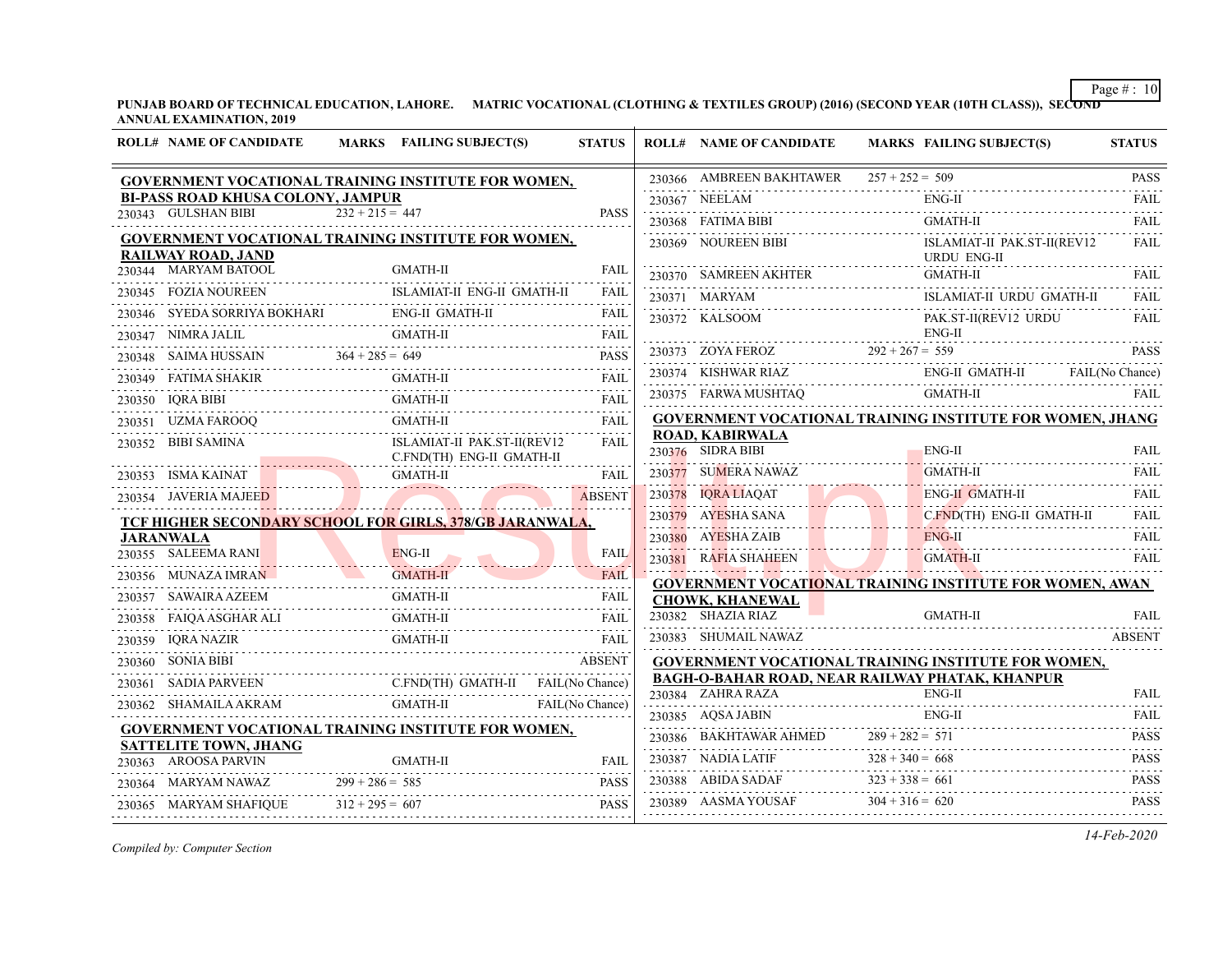**PUNJAB BOARD OF TECHNICAL EDUCATION, LAHORE. MATRIC VOCATIONAL (CLOTHING & TEXTILES GROUP) (2016) (SECOND YEAR (10TH CLASS)), SECOND ANNUAL EXAMINATION, 2019**

|                 | <b>ROLL# NAME OF CANDIDATE</b>                                 |                   | MARKS FAILING SUBJECT(S)  | <b>STATUS</b>          |               | <b>ROLL# NAME OF CANDIDATE</b>                          | MARKS FAILING SUBJECT(S)                                                                                                                               | <b>STATUS</b> |
|-----------------|----------------------------------------------------------------|-------------------|---------------------------|------------------------|---------------|---------------------------------------------------------|--------------------------------------------------------------------------------------------------------------------------------------------------------|---------------|
|                 | 230390 RABEEL MUNIR $305 + 333 = 638$                          |                   |                           | <b>PASS</b>            |               |                                                         | 230412 ZAINAB ABBAS $292 + 274 = 566$ PASS<br>$292 + 274 = 566$                                                                                        |               |
|                 | 230391 RUHAMA SEHAR $308 + 295 = 603$                          |                   |                           | <b>PASS</b>            |               | 230413 MARRIYAM                                         | GMATH-II                                                                                                                                               | FAII.         |
|                 | 230392 TUBA AZAM $266 + 293 = 559$ PASS                        |                   |                           | PASS                   |               |                                                         | 230414 SIMRAN GMATH-II                                                                                                                                 | <b>FAIL</b>   |
|                 | 230393 RIDA SALEEM $375 + 331 = 706$ PASS                      |                   |                           |                        |               |                                                         | $230415$ MALAIKA $276 + 278 = 554$ PASS                                                                                                                |               |
|                 | 230394 SABBIE SHAFIQ ABSENT                                    |                   |                           |                        |               |                                                         | 230416 FARAH SHAHZADI $288 + 303 = 591$                                                                                                                | <b>PASS</b>   |
|                 | 230395 JAVERIA NAZEER 296 + 286 = 582 PASS                     |                   |                           | <b>PASS</b>            |               |                                                         | 230417 AMNA SAJJAD $301 + 302 = 603$                                                                                                                   | <b>PASS</b>   |
| <b>KOT ADDU</b> | TCF HIGHER SECONDARY SCHOOL FOR GIRLS, THATTHA GURMANI,        |                   |                           |                        |               |                                                         | $\begin{tabular}{lllllllll} 230418 & \text{MALAIKA ANWAR} & & & & \text{ISLAMIAT-II PAKST-II(REV12)}\\ & & & \text{ENG-II GMATHI} & & & \end{tabular}$ | FAIL          |
|                 | 230396 SHEHNAZ FATIMA $306 + 280 = 586$                        |                   |                           | <b>PASS</b>            |               | 230419 MAH NOOR $287 + 261 = 548$                       |                                                                                                                                                        | <b>PASS</b>   |
|                 | <b>GOVERNMENT VOCATIONAL TRAINING INSTITUTE FOR WOMEN, DEV</b> |                   |                           |                        |               |                                                         | <b>GOVERNMENT VOCATIONAL TRAINING INSTITUTE FOR WOMEN, AWAN</b>                                                                                        |               |
|                 | <b>SMAJ ROAD, LAHORE</b><br>230397 SHAFIA                      |                   | IA $305 + 307 = 612$ PASS | <b>PASS</b>            |               | <b>TOWN, LAHORE</b><br>230420 RIMSHA MUSHTAQ            | $294 + 281 = 575$<br>$294 + 281 = 575$                                                                                                                 | <b>PASS</b>   |
|                 | 230398 SHAZIA ASLAM $299 + 279 = 578$                          |                   |                           | <b>PASS</b>            |               | 230421 SANA GHULAM RASOOL                               | GMATH-II                                                                                                                                               | FAIL          |
|                 | 230399    FIZZA KHALID    GMATH-II    FAIL    FAIL    FAIL     |                   |                           |                        |               | 230422 SYEDA FARIHA ASIF $262 + 254 = 516$              |                                                                                                                                                        | <b>PASS</b>   |
|                 | 230400 MAHAM NASIR GMATH-II FAIL FAIL                          |                   |                           | FAIL                   |               |                                                         |                                                                                                                                                        |               |
|                 | 230401 HINA BASIT $303 + 278 = 581$                            |                   |                           | <b>PASS</b>            |               |                                                         | 230423 SABA SARDAR 303 + 252 = 555 PASS<br>230424 BINISH FATIMA 281 + 255 = 536 PASS<br>BINISH FATIMA $281 + 255 = 536$ PASS                           |               |
|                 | 230402 ASFARA AYOUB GMATH-II FAIL(No Chance)                   |                   |                           |                        |               | 230425 SEHRISH FAYYAZ 303 + 279 = 582                   |                                                                                                                                                        | <b>PASS</b>   |
|                 | 230403 ALISHBA AYOUB ENG-II GMATH-II FAIL(No Chance)           |                   |                           |                        |               |                                                         | <b>GOVERNMENT VOCATIONAL TRAINING INSTITUTE FOR WOMEN, NEAR</b>                                                                                        |               |
|                 | 230404 SAMAN JAVAID WARSI GMATH-II                             |                   |                           | <b>FAIL(No Chance)</b> |               |                                                         | <b>MOSOUE WAZIR KHAN INSIDE DELHI GATE, LAHORE</b>                                                                                                     |               |
|                 | 230405 SYEDA NOOR ULAAIN $258 + 259 = 517$<br><b>GILLANI</b>   |                   |                           | <b>PASS</b>            |               |                                                         | $230426$ FAIZA BASHIR<br>$272 + 262 = 534$ PASS<br>TCF HIGHER SECONDARY SCHOOL FOR GIRLS, RORANWALA (LODHER)                                           | <b>PASS</b>   |
|                 | 230406 SYEDA AFREEN KAZMI GMATH-II                             |                   |                           | FAIL(No Chance)        |               | <b>BADIAN ROAD,, LAHORE</b>                             |                                                                                                                                                        |               |
|                 | <b>GOVERNMENT VOCATIONAL TRAINING INSTITUTE FOR WOMEN,</b>     |                   |                           |                        |               | 230427 NIMRA SHAHZADI                                   |                                                                                                                                                        | RL Fee        |
|                 | ZARAR SHAHEED ROAD, OLD OFFICER COLONY, LAHORE CANTT,          |                   |                           |                        |               |                                                         | <b>TCF HIGHER SECONDARY SCHOOL FOR GIRLS, MINHALA KALAN,</b>                                                                                           |               |
| <b>LAHORE</b>   | 230407 ASIFA JABEEN $278 + 271 = 549$                          |                   |                           | <b>PASS</b>            | <b>LAHORE</b> | 230428 MUQADDAS PARVEEN                                 |                                                                                                                                                        | <b>ABSENT</b> |
|                 | 230408 AYESHA                                                  |                   |                           | <b>ABSENT</b>          |               |                                                         | TCF SECONDARY SCHOOL FOR GIRLS, VILLAGE AWAN DHAI WALA NEAR                                                                                            |               |
|                 | 230409 SAIMA REHMAN DURRANI GMATH-II                           |                   |                           | <b>FAIL</b>            |               | <b>BATAPUR JALLO MORE, LAHORE</b><br>230429 AMINA ASLAM |                                                                                                                                                        | <b>ABSENT</b> |
|                 | <b>GOVERNMENT VOCATIONAL TRAINING INSTITUTE FOR WOMEN,</b>     |                   |                           |                        |               | 230430 FATIMA                                           |                                                                                                                                                        | <b>ABSENT</b> |
|                 | <b>BAGHBANPURA, LAHORE</b><br>230410 SAMINA AKBAR              | $293 + 284 = 577$ |                           | <b>PASS</b>            |               |                                                         | <b>GOVERNMENT VOCATIONAL TRAINING INSTITUTE FOR WOMEN,</b>                                                                                             |               |
|                 | 230411 NIMRA ZULAFQAR                                          |                   |                           | <b>ABSENT</b>          |               | <b>MOHALLA SHARIF PURA, WARD 1, LAYYAH</b>              |                                                                                                                                                        |               |
|                 |                                                                |                   |                           |                        |               | 230431 AYESHA ASLAM                                     | $268 + 249 = 517$                                                                                                                                      | <b>PASS</b>   |

*Compiled by: Computer Section*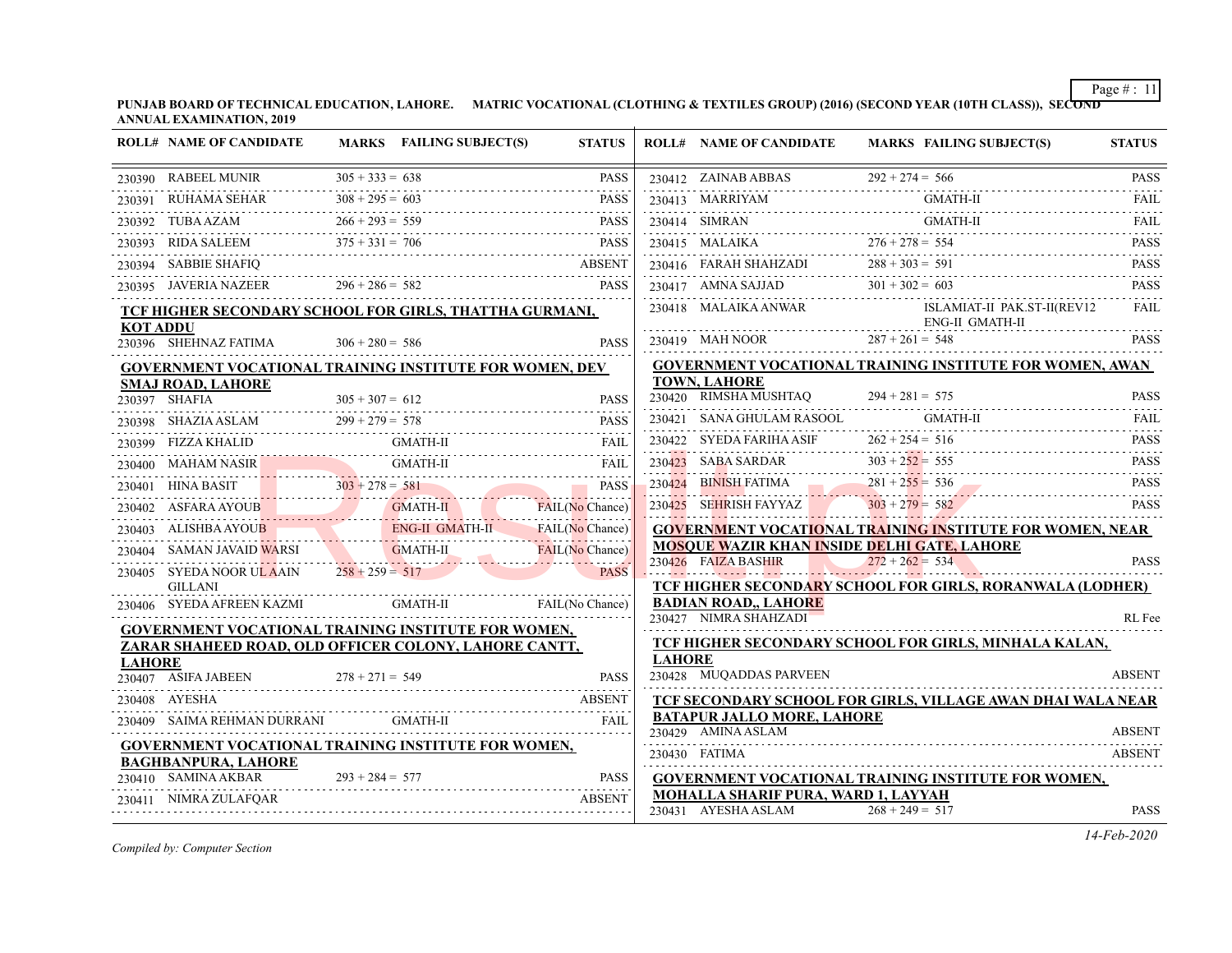**PUNJAB BOARD OF TECHNICAL EDUCATION, LAHORE. MATRIC VOCATIONAL (CLOTHING & TEXTILES GROUP) (2016) (SECOND YEAR (10TH CLASS)), SECOND ANNUAL EXAMINATION, 2019**

|               | <b>ROLL# NAME OF CANDIDATE</b>                                  |                   | <b>MARKS</b> FAILING SUBJECT(S) | <b>STATUS</b>               | <b>ROLL# NAME OF CANDIDATE</b>                                | MARKS FAILING SUBJECT(S)                                         | <b>STATUS</b>              |
|---------------|-----------------------------------------------------------------|-------------------|---------------------------------|-----------------------------|---------------------------------------------------------------|------------------------------------------------------------------|----------------------------|
|               | 230432 MARIAM BATOOL                                            |                   | $ENG-II$                        | <b>FAIL</b>                 | 230451 ZAHEEN MUNIR                                           | <b>GMATH-II</b>                                                  | <b>FAIL</b><br>.           |
|               | 230433 MARIA NOOR                                               |                   | $ENG-II$                        | $-2.5 - 2.5$<br><b>FAIL</b> | 230452 FOZIA ASHRAF                                           | <b>GMATH-II</b>                                                  | <b>FAIL</b>                |
|               | 230434 SAJIDA EHSAN                                             | $264 + 233 = 497$ |                                 | <b>PASS</b>                 | 230453 SOBIA PERVEEN                                          | <b>ENG-II GMATH-II</b>                                           | <b>FAIL</b>                |
|               | 230435 SAIRA ASLAM                                              | $287 + 286 = 573$ |                                 | <b>PASS</b>                 | 230454 SHAZIA TABBASUM                                        | $292 + 285 = 577$                                                | <b>PASS</b>                |
|               | 230436 ZARRISHA WASEEM                                          | $305 + 288 = 593$ |                                 | <b>PASS</b>                 | 230455 SANIA MAQSOOD                                          |                                                                  | <b>ABSENT</b>              |
|               | 230437 MAIRA BIBI                                               | $300 + 281 = 581$ |                                 | <b>PASS</b>                 | 230456 KASHIA                                                 | $262 + 264 = 526$                                                | <b>PASS</b>                |
|               | 230438 SHABANA YASMIN                                           | $319 + 290 = 609$ |                                 | .<br><b>PASS</b>            |                                                               | <b>GOVERNMENT VOCATIONAL TRAINING INSTITUTE FOR WOMEN, QASIM</b> |                            |
|               | GOVERNMENT VOCATIONAL TRAINING INSTITUTE FOR WOMEN, 87-A        |                   |                                 |                             | <b>PUR COLONY, MULTAN</b><br>230457 YASMEEN AKRAM             | $ENG-II$                                                         | <b>FAIL</b>                |
|               | <b>BANK ROAD, LIAQATPUR</b><br>230439 TABINDA MAQSOOD           |                   |                                 | RL Fee                      | 230458 AYESHA ABID                                            | Fail In First Year (9Th Cl&E) HR6T YEAR (9TH CLASS)              |                            |
| 230440        | KHADIJA ABBASI                                                  |                   |                                 | RL Fee                      | 230459 FAREEHA YASIN                                          | $289 + 260 = 549$                                                | <b>PASS</b>                |
| 230441        | <b>SONIA SARFRAZ</b>                                            |                   |                                 | RL Fee                      | 230460 RIMSHA AFZAL                                           | $277 + 295 = 572$                                                | <b>PASS</b>                |
|               | 230442 RUKHSANA SANA                                            |                   |                                 | RL Fee                      | 230461 SYEDA RAEES UN NISA<br><b>HASHMI</b>                   | <b>GMATH-II</b>                                                  | <b>FAIL</b>                |
|               | 230443 SEERAT FATIMA                                            |                   |                                 | RL Fee                      | 230462 MAHAM KHALID                                           | $289 + 330 = 619$                                                | <b>PASS</b>                |
|               | 230444 AMNA MEHWISH                                             |                   |                                 | RL Fee                      | 230463 RABIA HUSSAIN                                          | $293 + 312 = 605$                                                | .<br><b>PASS</b>           |
|               | 230445 NOREEN KOUSAR                                            |                   |                                 | RL Fee                      | 230464 ANAM ZULFIQAR                                          | $275 + 285 = 560$                                                | .<br><b>PASS</b>           |
|               | <b>GOVERNMENT VOCATIONAL TRAINING INSTITUTE FOR WOMEN, DC</b>   |                   |                                 |                             | 230465 EISHA JABBAR                                           | $283 + 295 = 578$                                                | <b>PASS</b>                |
|               | <b>ROAD, LODHRAN</b><br>230446 ZAHRA FATIMA                     | $295 + 267 = 562$ |                                 | <b>PASS</b>                 |                                                               | <b>GOVERNMENT VOCATIONAL TRAINING INSTITUTE FOR WOMEN,</b>       |                            |
|               | <b>GOVERNMENT VOCATIONAL TRAINING INSTITUTE FOR WOMEN, NEAR</b> |                   |                                 |                             | DERA ADDA (NEW MULTAN), MULTAN                                | MOHALLA JALILABAD, H.NO. 107/GA, QAMAR CHAKI WALI GALI, NEAR     |                            |
|               | <b>MARKET MELSI, MAILSI</b><br>230447 FARZANA LIAQAT            | $327 + 246 = 573$ |                                 | <b>PASS</b>                 | 230466 MAHNOOR ALI                                            | ENG-II                                                           | FAIL                       |
|               | 230448 ISMA NOOR                                                | $329 + 303 = 632$ |                                 | .<br><b>PASS</b>            |                                                               | <b>GOVERNMENT VOCATIONAL TRAINING INSTITUTE FOR WOMEN, RICH</b>  |                            |
|               | GOVERNMENT VOCATIONAL TRAINING INSTITUTE FOR WOMEN, NEAR        |                   |                                 |                             | <b>BELL ROAD KASHMIR POINT, MURREE</b><br>230467 MUNIBA ZAMIR | $327 + 317 = 644$                                                | <b>PASS</b>                |
|               | AL-SHIFA HOSPITAL, MUNSHI MOH, MANDI BAHAUDDIN                  |                   |                                 |                             | 230468 MARIA PARVEEZ                                          | $275 + 292 = 567$                                                | <b>PASS</b>                |
|               | 230449 IQRA SULEMAN                                             | $330 + 253 = 583$ |                                 | <b>PASS</b>                 | 230469 FALAK NAZ                                              | $273 + 277 = 550$                                                | .<br><b>PASS</b>           |
|               | <b>GOVERNMENT VOCATIONAL TRAINING INSTITUTE FOR WOMEN,</b>      |                   |                                 |                             | 230470 HIRA MEHBOOB                                           | $257 + 250 = 507$                                                | .<br><b>PASS</b>           |
| <b>CHANNU</b> | JINNAH TOWN, STREET NO4, NEAR HOLYFLOWERS SCHOOL, MIAN          |                   |                                 |                             | 230471 FAIZA BIBI                                             | ${\rm ENG\text{-}II}$                                            | .<br><b>FAIL</b>           |
|               | 230450 SOBIA ZAHIRA                                             | $277 + 310 = 587$ |                                 | <b>PASS</b>                 | 230472 KINZA HABIB $277 + 288 = 565$                          |                                                                  | .<br><b>PASS</b>           |
|               | GOVERNMENT VOCATIONAL TRAINING INSTITUTE FOR WOMEN,             |                   |                                 |                             | 230473 AREEBA JAVAID                                          | $266 + 270 = 536$                                                | <b>PASS</b>                |
|               | AL-HAYAT LODGE, PIRZADA COLONY BY PASS ROAD, MINCHINABAD        |                   |                                 |                             | 230474 BANO BIBI                                              | $ENG-II$                                                         | a a a a a s<br><b>FAIL</b> |
|               |                                                                 |                   |                                 |                             |                                                               |                                                                  |                            |

*Compiled by: Computer Section*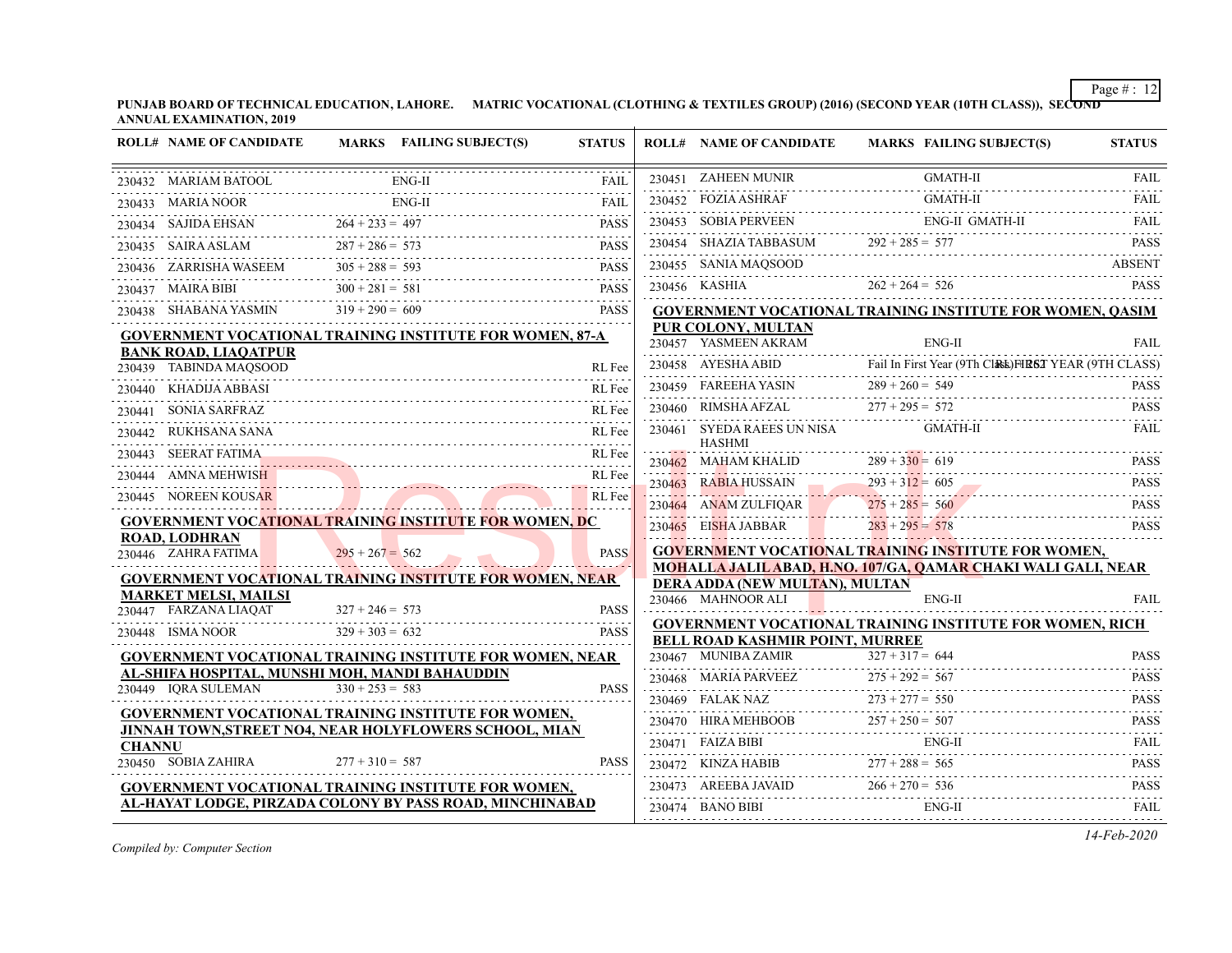**PUNJAB BOARD OF TECHNICAL EDUCATION, LAHORE. MATRIC VOCATIONAL (CLOTHING & TEXTILES GROUP) (2016) (SECOND YEAR (10TH CLASS)), SECOND ANNUAL EXAMINATION, 2019**

| <b>ROLL# NAME OF CANDIDATE</b>                    | MARKS FAILING SUBJECT(S)                                                                                                                                                                                                               | <b>STATUS</b>    |             | <b>ROLL# NAME OF CANDIDATE</b>                                   | MARKS FAILING SUBJECT(S)                                                                                                                                                                                                                                                                                                                                                                                                                                           | <b>STATUS</b>    |
|---------------------------------------------------|----------------------------------------------------------------------------------------------------------------------------------------------------------------------------------------------------------------------------------------|------------------|-------------|------------------------------------------------------------------|--------------------------------------------------------------------------------------------------------------------------------------------------------------------------------------------------------------------------------------------------------------------------------------------------------------------------------------------------------------------------------------------------------------------------------------------------------------------|------------------|
| 230475 TEHMEENA BIBI                              | <b>GMATH-II</b>                                                                                                                                                                                                                        | <b>FAIL</b>      |             |                                                                  | 230500 RAISA ARSHAD $289 + 304 = 593$ PASS                                                                                                                                                                                                                                                                                                                                                                                                                         |                  |
|                                                   | <b>GOVERNMENT VOCATIONAL TRAINING INSTITUTE FOR WOMEN, NEAR</b>                                                                                                                                                                        |                  | 230501 FIZA | $230501$ FIZA $283 + 294 = 577$                                  |                                                                                                                                                                                                                                                                                                                                                                                                                                                                    | <b>PASS</b>      |
|                                                   | FAISAL STADIUM, DERA GHAZI KHAN ROAD, MUZAFFARGARH                                                                                                                                                                                     |                  |             |                                                                  | GMATH-II<br>230502 KHADIJA MAJEED GMATH-II                                                                                                                                                                                                                                                                                                                                                                                                                         | <b>FAIL</b>      |
| 230476 SAMINA BIBI                                | $281 + 316 = 597$                                                                                                                                                                                                                      | <b>PASS</b><br>. |             |                                                                  | 230503 AMESH RANI ENG-II GMATH-II                                                                                                                                                                                                                                                                                                                                                                                                                                  | <b>FAIL</b>      |
|                                                   | GMATH-II                                                                                                                                                                                                                               |                  |             | 230504 ALIZA BOOTA                                               | GMATH-II                                                                                                                                                                                                                                                                                                                                                                                                                                                           | <b>FAIL</b>      |
| 230478 ZUBAIDA KHANUM ENG-II                      |                                                                                                                                                                                                                                        | <b>FAIL</b>      |             |                                                                  | 230505 MADIHA ROUF $283 + 301 = 584$ PASS                                                                                                                                                                                                                                                                                                                                                                                                                          |                  |
| 230479 JAVARIA BIBI                               | <b>ENG-II</b> FAIL FAIL FAIL                                                                                                                                                                                                           |                  |             | 230506 TIYYBA FIAZ                                               | ENG-II GMATH-II                                                                                                                                                                                                                                                                                                                                                                                                                                                    |                  |
|                                                   | $\begin{array}{ l l l }\hline 230480 & \text{SABA KANWAL} & 307 + 354 = 661 & \text{PASS} \\ \hline \end{array}$<br>$\begin{array}{ l l l }\hline 230481 & \text{ALEENA SAJJAD} & 249 + 315 = 564 & \text{PASS} \\ \hline \end{array}$ |                  |             |                                                                  | <b>GOVERNMENT VOCATIONAL TRAINING INSTITUTE FOR WOMEN,,</b>                                                                                                                                                                                                                                                                                                                                                                                                        |                  |
|                                                   |                                                                                                                                                                                                                                        |                  |             | <b>NOSHEHRA (KHUSHAB)</b>                                        |                                                                                                                                                                                                                                                                                                                                                                                                                                                                    |                  |
|                                                   | 230482 ANWAR NASEEM AKHTAR ENG-II GMATH-II FAIL(No Chance)                                                                                                                                                                             |                  |             |                                                                  | 230507 ALLIYA HAIDER $275 + 313 = 588$                                                                                                                                                                                                                                                                                                                                                                                                                             | <b>PASS</b><br>. |
|                                                   | 230483 SANIA SARWAR ENG-II FAIL(No Chance)                                                                                                                                                                                             |                  |             |                                                                  | 230508 SHAGUFTA QAMAR ENG-II FAIL FAIL                                                                                                                                                                                                                                                                                                                                                                                                                             |                  |
|                                                   | 230484 SAHAR SARWAR ENG-II GMATH-II FAIL(No Chance)                                                                                                                                                                                    |                  |             | 230509 SHAISTA NASREEN $252 + 292 = 544$                         |                                                                                                                                                                                                                                                                                                                                                                                                                                                                    | <b>PASS</b>      |
| 230485 MADIHA SALEEM<br>1<br>-------------------- | $ENG-II$<br>$ENG-II$                                                                                                                                                                                                                   | FAIL(No Chance)  |             | 230510 SUMAIRA HINA $331 + 364 = 695$                            |                                                                                                                                                                                                                                                                                                                                                                                                                                                                    | <b>PASS</b>      |
|                                                   | GOVERNMENT VOCATIONAL TRAINING INSTITUTE FOR WOMEN,                                                                                                                                                                                    |                  |             |                                                                  | GOVERNMENT VOCATIONAL TRAINING INSTITUTE FOR WOMEN,                                                                                                                                                                                                                                                                                                                                                                                                                |                  |
|                                                   | MOHALLA SHEIKHIAN, NEAR MASJID SHEIKHIAN, NANKANA SAHIB                                                                                                                                                                                |                  |             | <b>KHUTAILA ROAD, PHALIA</b>                                     |                                                                                                                                                                                                                                                                                                                                                                                                                                                                    |                  |
| 230486 SANA BIBI                                  | $281 + 264 = 545$                                                                                                                                                                                                                      | <b>PASS</b>      |             | $254 + 269 = 523$                                                |                                                                                                                                                                                                                                                                                                                                                                                                                                                                    | <b>PASS</b>      |
|                                                   |                                                                                                                                                                                                                                        | <b>PASS</b>      |             |                                                                  | $230512$ RABIA AMJAD $297 + 338 = 635$ PASS PASS PRESS PRESS PRESS PRESS PRESS PRESS PRESS PRESS PRESS PRESS PRESS PRESS PRESS PRESS PRESS PRESS PRESS PRESS PRESS PRESS PRESS PRESS PRESS PRESS PRESS PRESS PRESS PRESS PRESS                                                                                                                                                                                                                                     |                  |
|                                                   | $230487 \t\t RAFIA$ $230488 \t\t BUSHRA PARKUEDN 257 + 294 = 551$ $230489 \t\t FZA VOMAI$ $230480 \t\t FZA VOMAI$                                                                                                                      | <b>PASS</b>      |             |                                                                  | 230513 QURA-TUL-AIN ENG-II GMATH-II FAIL (No Chance)                                                                                                                                                                                                                                                                                                                                                                                                               |                  |
|                                                   | 230489 FIZA KOMAL ENG-II                                                                                                                                                                                                               | <b>FAIL</b>      |             |                                                                  | <b>GOVERNMENT VOCATIONAL TRAINING INSTITUTE FOR WOMEN, PINDI</b>                                                                                                                                                                                                                                                                                                                                                                                                   |                  |
| 230490 TEHREEM FATIMA $252 + 265 = 517$           |                                                                                                                                                                                                                                        | <b>PASS</b>      |             | <b>ROAD, PINDI GHEB</b><br>230514 MISBAH SHAHEEN 277 + 264 = 541 |                                                                                                                                                                                                                                                                                                                                                                                                                                                                    | <b>PASS</b>      |
|                                                   | 230491 TEHMINA ZULFIQAR Fail In First Year (9Th Class) HEST YEAR (9TH CLASS)                                                                                                                                                           |                  |             |                                                                  |                                                                                                                                                                                                                                                                                                                                                                                                                                                                    |                  |
| 230492 AYESHA EMAN                                | $250 + 267 = 517$                                                                                                                                                                                                                      | <b>PASS</b>      |             |                                                                  | 230515 HABIBA NOOR 276 + 282 = 558 PASS                                                                                                                                                                                                                                                                                                                                                                                                                            |                  |
|                                                   | $267 + 263 = 530$<br>PASS AYESHA BANO $267 + 263 = 530$                                                                                                                                                                                |                  |             |                                                                  | $230516 \quad \text{ISHA RUBAB} \qquad 256 + 273 = 529 \qquad \text{Pass} \qquad \text{BASS} \qquad \text{BASS} \qquad \text{BASS} \qquad \text{BASS} \qquad \text{BASS} \qquad \text{BASS} \qquad \text{BASS} \qquad \text{BASS} \qquad \text{BASS} \qquad \text{BASS} \qquad \text{BASS} \qquad \text{BASS} \qquad \text{BASS} \qquad \text{BASS} \qquad \text{BASS} \qquad \text{BASS} \qquad \text{BASS} \qquad \text{BASS} \qquad \text{BASS} \qquad \text{B$ |                  |
| 230494 AMINA SHAHZADI $258 + 269 = 527$           |                                                                                                                                                                                                                                        | <b>PASS</b>      |             |                                                                  |                                                                                                                                                                                                                                                                                                                                                                                                                                                                    |                  |
|                                                   | <u>GOVERNMENT VOCATIONAL TRAINING INSTITUTE FOR WOMEN, , </u>                                                                                                                                                                          |                  |             |                                                                  | 230518 JAWARIA 249 + 265 = 514 PASS                                                                                                                                                                                                                                                                                                                                                                                                                                |                  |
| <b>NAUSHERA VIRKAN</b>                            |                                                                                                                                                                                                                                        |                  |             |                                                                  |                                                                                                                                                                                                                                                                                                                                                                                                                                                                    |                  |
|                                                   | $\begin{tabular}{ c  c  c c c c} \hline 230495 & FAREHA SALEEM & GMATH-II & FAIL \\ \hline 230495 & FAREHA SALEEM & 318 + 287 = 605 & PASS \\ \hline 230497 & IQRANAWAZ & ENG-II & FAIL \\ \hline \end{tabular}$                       |                  |             |                                                                  | ENG-II GMATH-II FAIL FAIL FAIL FAIL PROPERTY AND REAL PROPERTY AND THE PROPERTY OF THE PROPERTY CONTRACT PROPERTY OF THE PROPERTY OF THE PROPERTY OF THE PROPERTY OF THE PROPERTY OF THE PROPERTY OF THE PROPERTY OF THE PROPE                                                                                                                                                                                                                                     |                  |
|                                                   |                                                                                                                                                                                                                                        |                  |             |                                                                  | $\begin{tabular}{cc} 230521 \quad MEHWISH MAI & ENG-II \\ 230522 \quad NASEEM AKHTER & ENG-II & FAIL(No Chance) \\ \end{tabular}$                                                                                                                                                                                                                                                                                                                                  |                  |
|                                                   |                                                                                                                                                                                                                                        |                  |             |                                                                  |                                                                                                                                                                                                                                                                                                                                                                                                                                                                    |                  |
|                                                   | 230498 MEHREEN BIBI $286 + 291 = 577$                                                                                                                                                                                                  | <b>PASS</b>      |             |                                                                  | <b>GOVERNMENT VOCATIONAL TRAINING INSTITUTE FOR WOMEN, EID</b>                                                                                                                                                                                                                                                                                                                                                                                                     |                  |
| 230499 GHAZALA                                    | $306 + 286 = 592$                                                                                                                                                                                                                      | <b>PASS</b>      |             | <b>GAH ROAD, RAHIM YAR KHAN</b>                                  |                                                                                                                                                                                                                                                                                                                                                                                                                                                                    |                  |
|                                                   |                                                                                                                                                                                                                                        |                  |             |                                                                  |                                                                                                                                                                                                                                                                                                                                                                                                                                                                    |                  |

*Compiled by: Computer Section*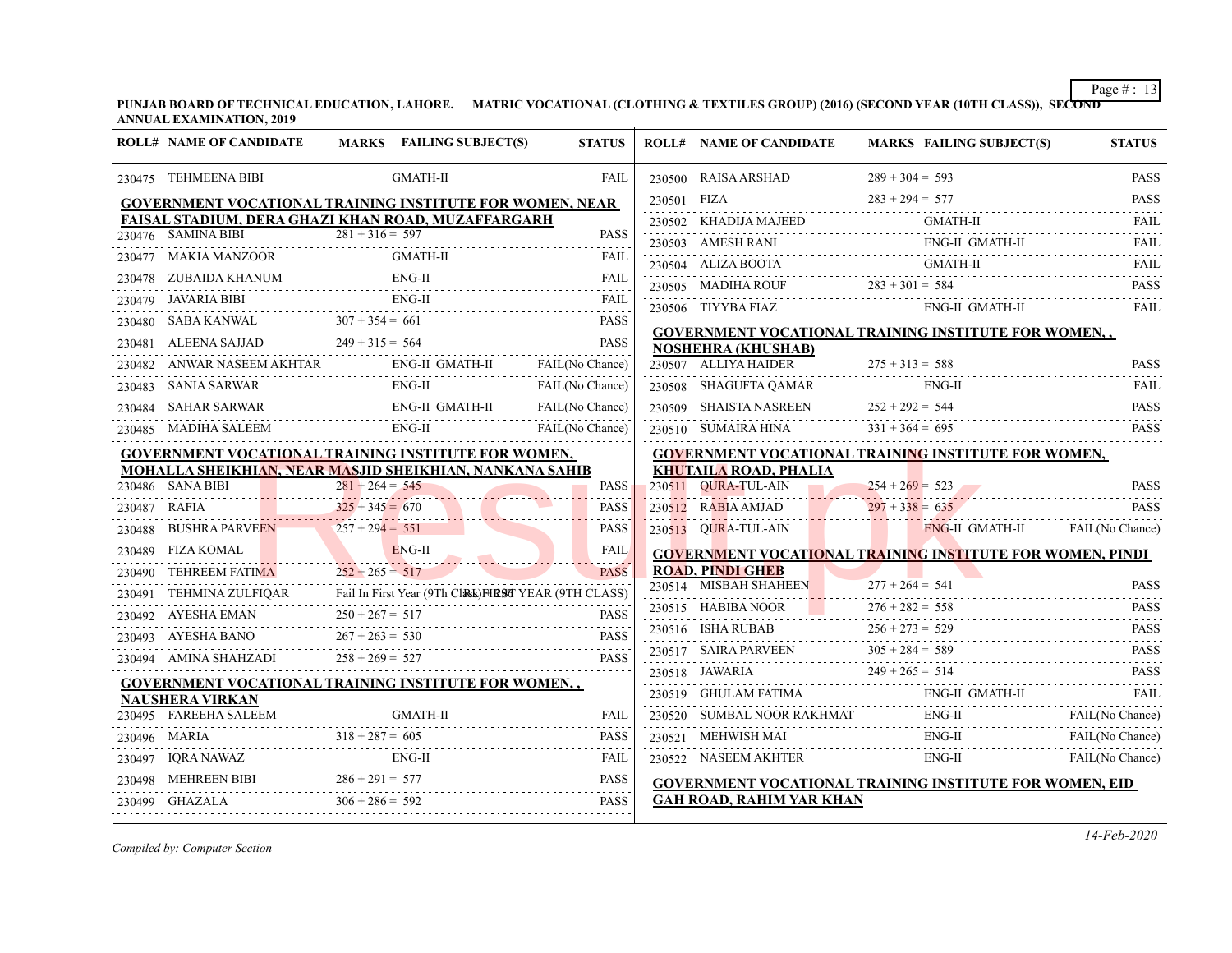**PUNJAB BOARD OF TECHNICAL EDUCATION, LAHORE. MATRIC VOCATIONAL (CLOTHING & TEXTILES GROUP) (2016) (SECOND YEAR (10TH CLASS)), SECOND ANNUAL EXAMINATION, 2019**

|                                                                  | <b>ROLL# NAME OF CANDIDATE</b>               | MARKS FAILING SUBJECT(S)                                        | <b>STATUS</b>             |                                                                        | <b>ROLL# NAME OF CANDIDATE</b>                                  |                   | <b>MARKS FAILING SUBJECT(S)</b>           | <b>STATUS</b>                |
|------------------------------------------------------------------|----------------------------------------------|-----------------------------------------------------------------|---------------------------|------------------------------------------------------------------------|-----------------------------------------------------------------|-------------------|-------------------------------------------|------------------------------|
|                                                                  | 230523 IQRA TAJ                              | $ENG-II$                                                        | <b>FAIL</b>               |                                                                        | 230550 AMNA AHMED                                               | $265 + 268 = 533$ |                                           | <b>PASS</b>                  |
|                                                                  | 230524 SADIA IQBAL                           | <b>GMATH-II</b>                                                 | FAIL                      |                                                                        | <b>GOVERNMENT VOCATIONAL TRAINING INSTITUTE FOR WOMEN,</b>      |                   |                                           |                              |
|                                                                  | 230525 ALINA KOMAL                           |                                                                 | <b>FAIL</b>               |                                                                        | RAWALPINDI CANTT, RAWALPINDI                                    |                   |                                           |                              |
|                                                                  | 230526 SUMMAIRA AZHAR                        | $286 + 281 = 567$                                               | <b>PASS</b>               |                                                                        | 230551 SYEDA HIRA ZAINAB                                        |                   | GMATH-II                                  | FAIL                         |
|                                                                  | 230527 RIDA FATIMA                           | $295 + 262 = 557$                                               | <b>PASS</b>               |                                                                        | 230552 SYEDA UZMA BIBI $273 + 280 = 553$                        |                   |                                           | <b>PASS</b>                  |
|                                                                  | 230528 SABA NAZIR                            | $260 + 223 = 483$                                               | <b>PASS</b>               |                                                                        | 230553 FARZANA YASMEEN $313 + 342 = 655$                        |                   |                                           | <b>PASS</b><br>.             |
|                                                                  |                                              | <b>GOVERNMENT VOCATIONAL TRAINING INSTITUTE FOR WOMEN, NEAR</b> |                           |                                                                        | 230554 KAINAT                                                   |                   |                                           |                              |
|                                                                  | <b>BUS STAND BEHIND FINE HOTEL, RAJANPUR</b> |                                                                 |                           |                                                                        | 230555 SYEDA SHAWAL BUKHARI                                     |                   |                                           | FAIL                         |
|                                                                  | 230529 MARIA KHALEEL                         | $308 + 325 = 633$                                               | <b>PASS</b>               |                                                                        | 230556 IQRA SIDDIQUE $296 + 341 = 637$ PASS                     |                   |                                           |                              |
|                                                                  | 230530 HINA MAJEED                           | $302 + 264 = 566$                                               | <b>PASS</b>               |                                                                        | 230557 AFIRA SADAF                                              |                   | GMATH-II FAIL(No Chance)                  |                              |
|                                                                  | 230531 SAIRA QAYYUM 3                        | $311 + 305 = 616$                                               | <b>PASS</b>               |                                                                        | <b>GOVERNMENT VOCATIONAL TRAINING INSTITUTE FOR WOMEN, MAIN</b> |                   |                                           |                              |
|                                                                  | 230532 SANA IRSHAD                           | $317 + 306 = 623$                                               | <b>PASS</b>               |                                                                        | ROAD RUSTAM COLONY, SADIQABAD                                   |                   |                                           |                              |
|                                                                  | 230533 MUDASSRA                              | $309 + 343 = 652$                                               | <b>PASS</b>               |                                                                        | 230558 MARYAM AFZAL                                             |                   | GMATH-II                                  | <b>FAIL</b>                  |
|                                                                  | 230534 SEHRISH RAHEEM                        | $325 + 327 = 652$                                               | <b>PASS</b>               |                                                                        | 230559 IQRA AKRAM 283 + 284 = 567 PASS                          |                   |                                           |                              |
|                                                                  | 230535 REHANA                                | $314 + 325 = 639$                                               | <b>PASS</b>               |                                                                        |                                                                 |                   |                                           | <b>PASS</b>                  |
|                                                                  |                                              | 230536 SIDRA BATOOL $295 + 308 = 603$                           | <b>PASS</b>               |                                                                        | 230561 SIDRA GHAFAR                                             |                   | <b>GMATH-II</b>                           | <b>FAIL</b>                  |
|                                                                  |                                              | 230537 FARWA BATOOL $309 + 323 = 632$                           | <b>PASS</b>               |                                                                        | 230562 FARZANA YOUSAF                                           |                   | <b>GMATH-II</b>                           | <b>FAIL</b>                  |
|                                                                  | 230538 NAZISH BIBI ISLAMIAT-II               |                                                                 | <b>FAIL</b>               |                                                                        | 230563 SADAF MAJEED                                             |                   | <b>Example 3 GMATH-II</b> FAIL(No Chance) |                              |
|                                                                  | 230539 FOZIA PARVEEN 290 + 292 = 582         |                                                                 | <b>PASS</b>               |                                                                        | <b>GOVERNMENT VOCATIONAL TRAINING INSTITUTE FOR WOMEN,</b>      |                   |                                           |                              |
| <b>GOVERNMENT VOCATIONAL TRAINING INSTITUTE FOR WOMEN, 0/635</b> |                                              |                                                                 |                           | SAMONDARI RAJIN ROAD MAHALA DANISH PUR, SAMMUNDRI<br>$295 + 322 = 617$ |                                                                 |                   |                                           |                              |
|                                                                  | <b>KARTAR PURA, RAWALPINDI</b>               |                                                                 |                           |                                                                        | 230564 AYESHA NOREEN                                            |                   |                                           | <b>PASS</b>                  |
|                                                                  | 230540 SIDRA AWAN                            | $337 + 292 = 629$                                               | <b>PASS</b>               |                                                                        | $230565$ RIMSHA BABY                                            |                   | GMATH-II                                  | <b>FAIL</b>                  |
|                                                                  | 230541 HAMNA NAZ                             | $264 + 280 = 544$                                               | <b>PASS</b>               |                                                                        | 230566 MAHNOOR FATIMA $269 + 277 = 546$ PASS                    |                   |                                           |                              |
|                                                                  |                                              | 230542 KASHAF IZHAR 284 + 271 = 555                             | <b>PASS</b>               |                                                                        | 230567 ROMAISA AJMAL $248 + 287 = 535$                          |                   |                                           | <b>PASS</b>                  |
|                                                                  |                                              | 230543 KHANSA DAWOOD $292 + 323 = 615$                          | <b>PASS</b>               |                                                                        | 230568 ALIA ASHRAF                                              |                   | $ENG-II$                                  | <b>FAIL</b>                  |
|                                                                  | 230544 IQRA RANI $257 + 245 = 502$           |                                                                 | <b>PASS</b>               |                                                                        | 230569 SAMRA ASHRAF                                             |                   | <b>GMATH-II</b>                           | <b>FAIL</b><br>$- - - - - -$ |
|                                                                  |                                              | 230545 LAIBA ASAD GMATH-II FAIL                                 | <b>FAIL</b>               |                                                                        | 230570 ANIQA SARWAR                                             |                   |                                           | FAIL                         |
|                                                                  |                                              | 230546 SUNDUS YOUSAF $280 + 267 = 547$ PASS                     | <b>PASS</b>               |                                                                        | 230571 NAFEESA                                                  |                   | C.FND(TH)                                 | <b>FAIL</b>                  |
|                                                                  |                                              |                                                                 | <b>FAIL</b>               |                                                                        | 230572 MUQADDIS LIAQAT C.FND(TH) ENG-II GMATH-II                |                   |                                           | <b>FAIL</b>                  |
|                                                                  | 230548 AMNA FAROOQ                           |                                                                 | GMATH-II FAIL (No Chance) |                                                                        | 230573 SAMRAH MEHMOOD                                           |                   | C.FND(TH)                                 | <b>FAIL</b>                  |
|                                                                  | 230549 AYESHA AHMED                          | $288 + 302 = 590$                                               | <b>PASS</b>               |                                                                        | 230574 SAIRA ARSHAD $270 + 275 = 545$                           |                   |                                           | <b>PASS</b>                  |
|                                                                  |                                              |                                                                 |                           |                                                                        |                                                                 |                   |                                           |                              |

*Compiled by: Computer Section*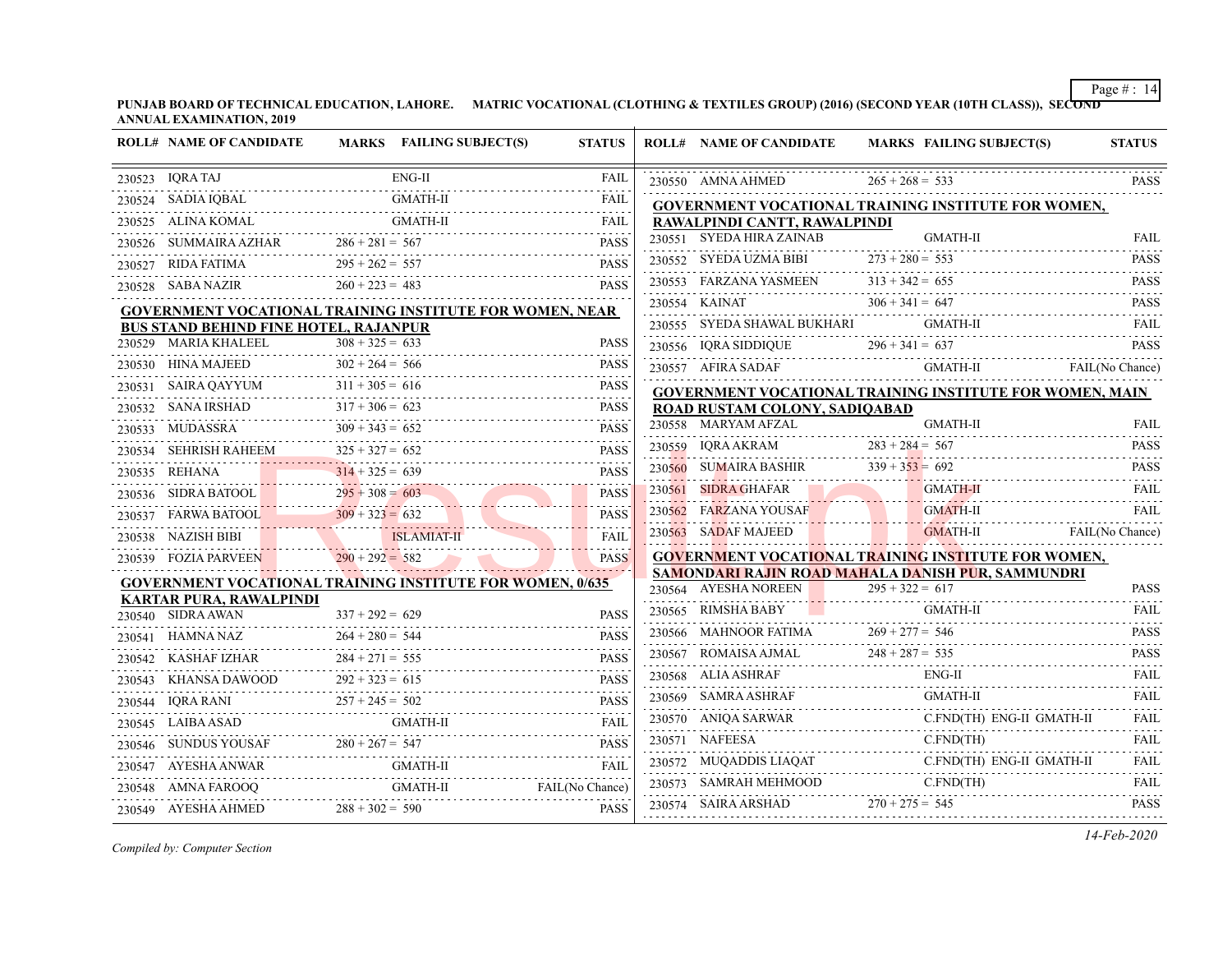**PUNJAB BOARD OF TECHNICAL EDUCATION, LAHORE. MATRIC VOCATIONAL (CLOTHING & TEXTILES GROUP) (2016) (SECOND YEAR (10TH CLASS)), SECOND ANNUAL EXAMINATION, 2019**

|        | <b>ROLL# NAME OF CANDIDATE</b>                                                                                                |                   | MARKS FAILING SUBJECT(S)                        | <b>STATUS</b>            |                                                             | <b>ROLL# NAME OF CANDIDATE</b>                                                                                   |                   | MARKS FAILING SUBJECT(S) | <b>STATUS</b>    |  |
|--------|-------------------------------------------------------------------------------------------------------------------------------|-------------------|-------------------------------------------------|--------------------------|-------------------------------------------------------------|------------------------------------------------------------------------------------------------------------------|-------------------|--------------------------|------------------|--|
|        | 230575 HINA CHAUDHARY $301 + 266 = 567$<br><b>PASS</b>                                                                        |                   |                                                 |                          | <b>GOVERNMENT VOCATIONAL TRAINING INSTITUTE FOR WOMEN,,</b> |                                                                                                                  |                   |                          |                  |  |
|        | 230576 SHIZA FATIMA                                                                                                           |                   | C.FND(TH) ENG-II GMATFAIL(No Chance)            |                          | <b>VEHARI</b>                                               |                                                                                                                  |                   |                          |                  |  |
|        | GOVERNMENT VOCATIONAL TRAINING INSTITUTE FOR WOMEN,                                                                           |                   |                                                 |                          |                                                             | 230597 AQSA MUNAWAR Fail In First Year (9Th CLASS) FIRST YEAR (9TH CLASS)<br>230598 HUMA SADIQ $283 + 303 = 586$ |                   |                          | <b>PASS</b>      |  |
|        | BLOCK NO.13 BAGH-E-UMAR, SARGODHA<br>230577 ALISHBA MASROOR                                                                   |                   | C.FND(TH) GMATH-II                              | FAIL                     |                                                             |                                                                                                                  |                   |                          | <b>FAIL</b>      |  |
|        | 230578 RIZWANA KHAN                                                                                                           | $337 + 339 = 676$ |                                                 | <b>PASS</b>              |                                                             | 230599 SHAKILA BIBI C.FND(TH)<br>230600 NAZIA ASHRAF $304 + 303 = 607$                                           |                   |                          | <b>PASS</b>      |  |
| 230579 | ZAINAB TAYYAB                                                                                                                 |                   |                                                 | <b>PASS</b>              |                                                             | 230601 GHAZIA MEHMOOD                                                                                            | $262 + 287 = 549$ |                          | <b>PASS</b>      |  |
|        |                                                                                                                               |                   | $IAB TAYYAB$ $358 + 352 = 710$ PASS<br>GMATH-II | FAIL                     |                                                             | 230602 HUMAIRA BIBI                                                                                              | $255 + 252 = 507$ |                          | <b>PASS</b>      |  |
|        | 230580 SADDIQA ZAINAB                                                                                                         |                   |                                                 |                          |                                                             |                                                                                                                  |                   |                          |                  |  |
|        | 230581 RIFFET RANI $290 + 300 = 590$ PASS<br>230582 SAMREENA NAWAZ ENG-II FAIL (No Chance<br>ENG-II FAIL(No Chance)           |                   |                                                 |                          |                                                             | <b>GOVERNMENT VOCATIONAL TRAINING INSTITUTE FOR WOMEN,</b><br><b>BLOUCH GHALA #2 CIRCULAR ROAD, WAZIRABAD</b>    |                   |                          |                  |  |
|        | 230583 SAMRA KHAN                                                                                                             |                   | <b>GMATH-II</b>                                 | FAIL(No Chance)          |                                                             | 230603 RABIA ANSAR<br>230603 RABIA ANSAR                                                                         |                   | ENG-II                   | <b>FAIL</b>      |  |
|        |                                                                                                                               |                   |                                                 |                          |                                                             | 230604 GHULAM ZAHRA $229 + 247 = 476$                                                                            |                   |                          | <b>PASS</b>      |  |
|        | <b>GOVERNMENT VOCATIONAL TRAINING INSTITUTE FOR WOMEN, WARD</b><br>NO.11 AZIZ COLONY NEAR MASJID BILAL MOHALLA CHUP SHAH NEAR |                   |                                                 |                          |                                                             | $261 + 293 = 554$<br>PARYAM ARSHAD<br>PASS                                                                       |                   |                          |                  |  |
|        | <b>TMA, SHAHPUR SADAR</b>                                                                                                     |                   |                                                 |                          |                                                             | 230606 MARYAM GMATH-II FAIL(No Chance)                                                                           |                   |                          |                  |  |
|        | 230584 ANUM ZAHARA                                                                                                            |                   | ISLAMIAT-II C.FND(TH)<br>$ENG-II$               | FAIL                     |                                                             | 230607 DEEBA 254 + 229 = 483<br>777 <u>771</u>                                                                   |                   |                          | <b>PASS</b>      |  |
|        | 230585 SUMAIRA AKRAM                                                                                                          |                   | A AKRAM GMATH-II FAIL (No Chance)               |                          |                                                             | $287 + 281 = 568$<br>$287 + 281 = 568$                                                                           |                   |                          | <b>PASS</b>      |  |
|        | GOVERNMENT VOCATIONAL TRAINING INSTITUTE FOR WOMEN,                                                                           |                   |                                                 |                          |                                                             | <b>GOVERNMENT VOCATIONAL TRAINING INSTITUTE FOR WOMEN,</b>                                                       |                   |                          |                  |  |
|        | <u>AKBER BAZAR, SHEIKHUPURA</u>                                                                                               |                   |                                                 |                          |                                                             | <b>KHURSHEED COLONY, YAZMAN</b>                                                                                  |                   |                          |                  |  |
|        | 230586 SAMEEMA SALAT                                                                                                          | $211 + 283 = 494$ |                                                 | <b>PASS</b>              |                                                             | 230609 SAWERA ARSHAD                                                                                             |                   | <b>GMATH-II</b>          | FAII.            |  |
|        | 230587 ASMA KHURSHI <mark>D</mark>                                                                                            | $248 + 333 = 581$ |                                                 | <b>PASS</b><br>بالأستراب |                                                             | 230610 KHALILA HIRA C.FND(TH) GMATH-II                                                                           |                   |                          | <b>FAIL</b><br>. |  |
|        | 230588 NOMIA SAQIB                                                                                                            | $227 + 291 = 518$ |                                                 | <b>PASS</b>              |                                                             | 230611 ASIA ATTA $304 + 308 = 612$ PASS                                                                          |                   |                          |                  |  |
|        | 230589 BUSHRA NAWAZ                                                                                                           | $279 + 270 = 549$ |                                                 | <b>PASS</b>              |                                                             | 230612 ALINA ASGHAR                                                                                              |                   |                          | <b>FAIL</b>      |  |
|        | 230590 RABIA RAMZAN                                                                                                           | $255 + 296 = 551$ |                                                 | <b>PASS</b>              |                                                             | 230613 FARWA GHULAM                                                                                              |                   | <b>GMATH-II</b>          | <b>FAIL</b>      |  |
|        | GOVERNMENT VOCATIONAL TRAINING INSTITUTE FOR WOMEN, NEAR                                                                      |                   |                                                 |                          |                                                             | 230614 KISHAWAR BASHIR $325 + 319 = 644$ PASS                                                                    |                   |                          |                  |  |
|        | BUS STAND, BEHIND KHUSHALI BANK, JALALPUR ROAD, SHUJABAD                                                                      |                   |                                                 |                          |                                                             |                                                                                                                  |                   |                          | <b>FAIL</b>      |  |
|        | 230591 HINA GUL                                                                                                               | $336 + 305 = 641$ |                                                 | <b>PASS</b>              |                                                             | ${\bf 230616} \quad {\bf IZZA} \text{ SHAFIQ} \qquad {\bf GMATH-II} \qquad {\bf FAIL}$                           |                   |                          |                  |  |
|        | 230592 HAMNA KAINAT GMATH-II FAIL                                                                                             |                   |                                                 |                          |                                                             | 230617 IFRA SHEZADI 299 + 294 = 593                                                                              |                   | $\frac{593}{1000}$       | <b>PASS</b>      |  |
|        | 0593 SHANZA $316 + 308 = 624$ PASS<br>230593 SHANZA                                                                           |                   |                                                 | <b>PASS</b>              |                                                             |                                                                                                                  |                   |                          |                  |  |
|        | 230594 SADIA AKHTAR $283 + 303 = 586$                                                                                         |                   |                                                 | <b>PASS</b>              |                                                             |                                                                                                                  |                   |                          |                  |  |
|        | 230595 ALISHBA RAJAB ALI $315 + 307 = 622$ PASS                                                                               |                   |                                                 | <b>PASS</b>              |                                                             |                                                                                                                  |                   |                          |                  |  |
|        | 6 SABIRA PARVEEN C.FND(TH) FAIL<br>230596 SABIRA PARVEEN                                                                      |                   |                                                 |                          |                                                             |                                                                                                                  |                   |                          |                  |  |
|        |                                                                                                                               |                   |                                                 |                          |                                                             |                                                                                                                  |                   |                          |                  |  |

*Compiled by: Computer Section*